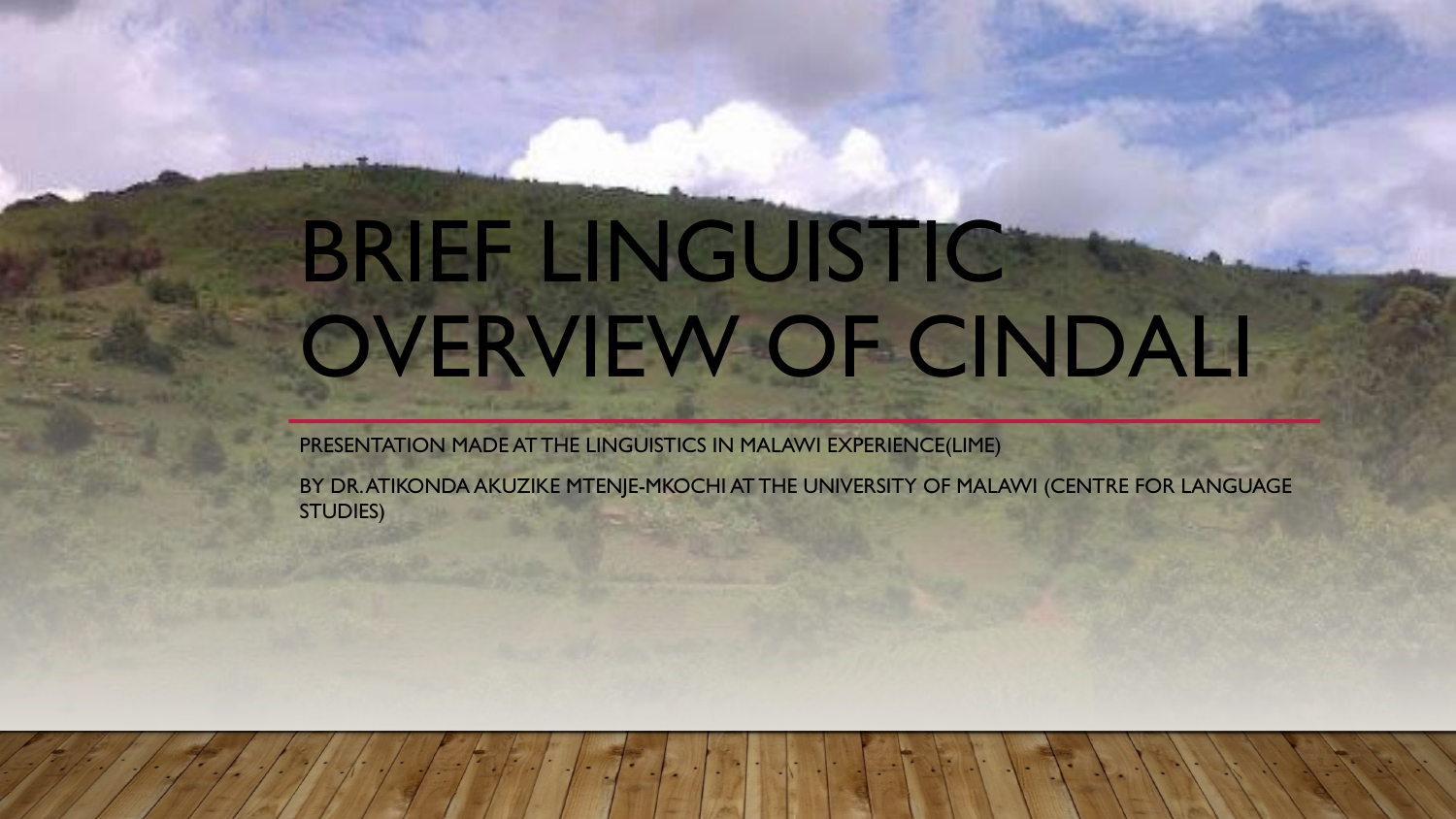#### **INTRODUCTION**

- Brief sociolinguistic overview
- Phonetics and Phonology
- Morpho-syntax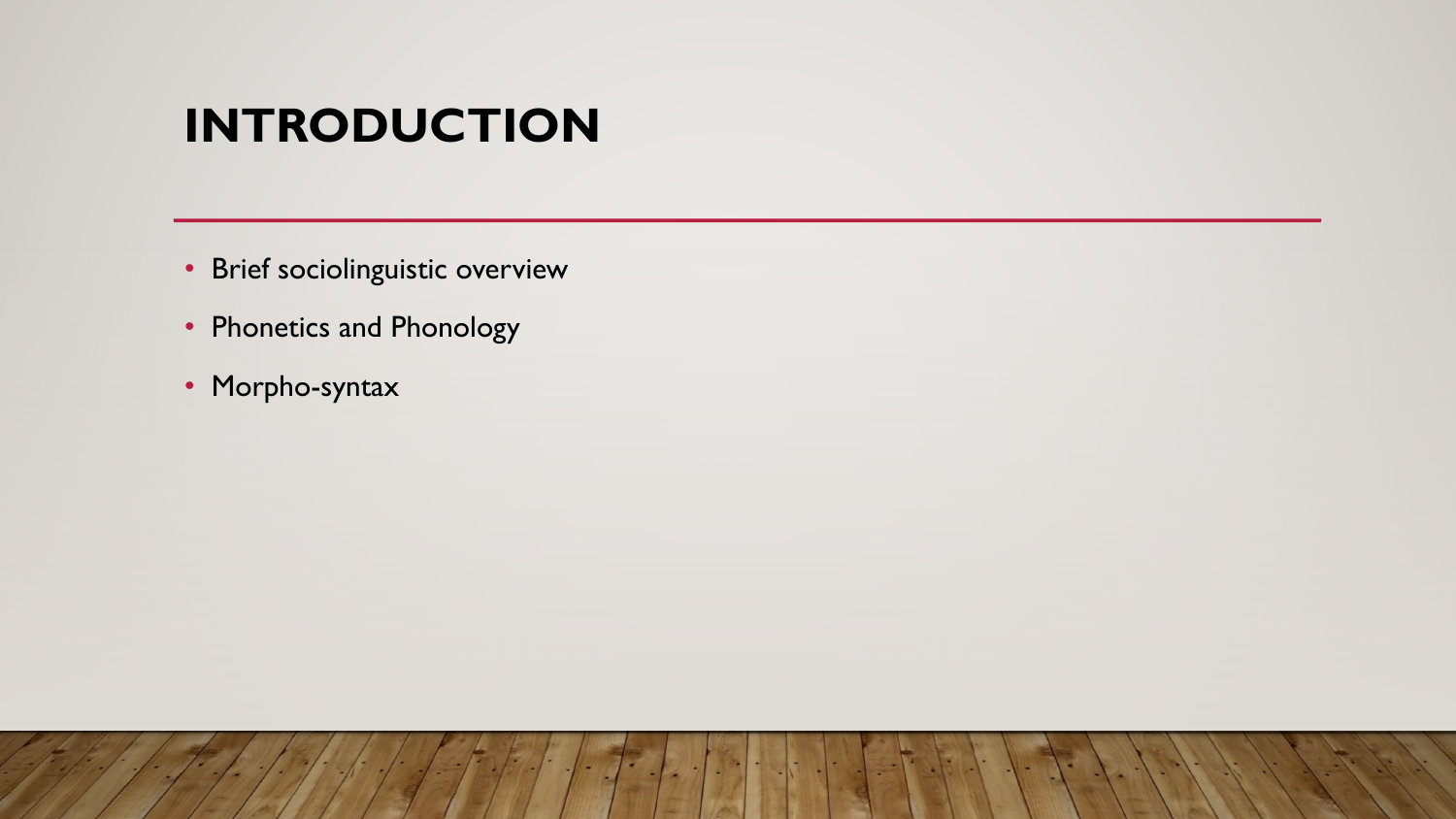#### **WORKS ON CINDALI**

- Botne, R. (2008). Grammatical Sketch of Chindali: Malawian Variety. Darby: Diane.
- Botne, R. and Schaffer, L. (2008). A Chindali and English Dictionary with an Index to ProtoBantu Roots: The Chindali Language of Malawi. Vol 1. Philadelphia: American Philosophical Society.
- Mtenje, A.D., (2006a). On recent trends in Phonology and Vowel Sequences in Bantu. Mtenje, A.D. (2006b). Tone in Cindali., Lingua 116(10): 1495-1506.
- Mtenje, A.A. (2016) A comparative analysis of the phonology and morphosyntax in Cisukwa, Cindali and Cilambya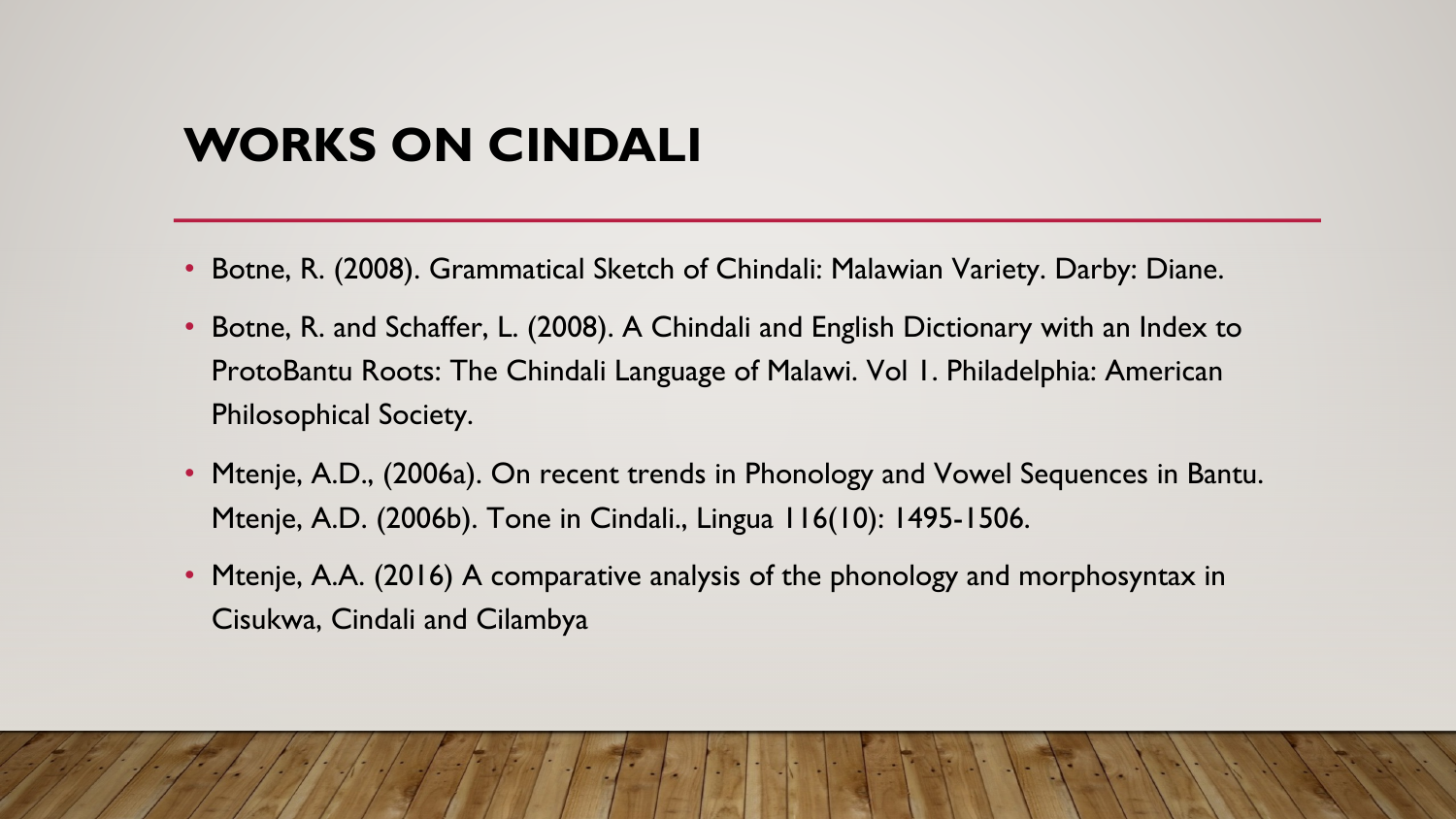#### **BRIEF SOCIOLINGUISTIC OVERVIEW**

#### • **Cindali (M301)**

- An under described minority language spoken by an estimated 70,000 people in Malawi.
- Spoken in the northern region of the country, specifically in Chitipa District in the Misuku Hills, parts of Traditional Authority Kameme and parts of the Karonga District.
- Also said to be spoken in the northern part of the Karonga District and in parts of southern Tanzania, namely in the Ileje District and some in Rungwe and Mbozi Districts.
- In their 2006 language mapping report, the Centre for Language Studies of Malawi groups Cisukwa, Cindali and Cilambya together as one language and Mtenje (2016) also provides phonological and morphosyntactic evidence which suggests that these varieties constitute a dialect continuum.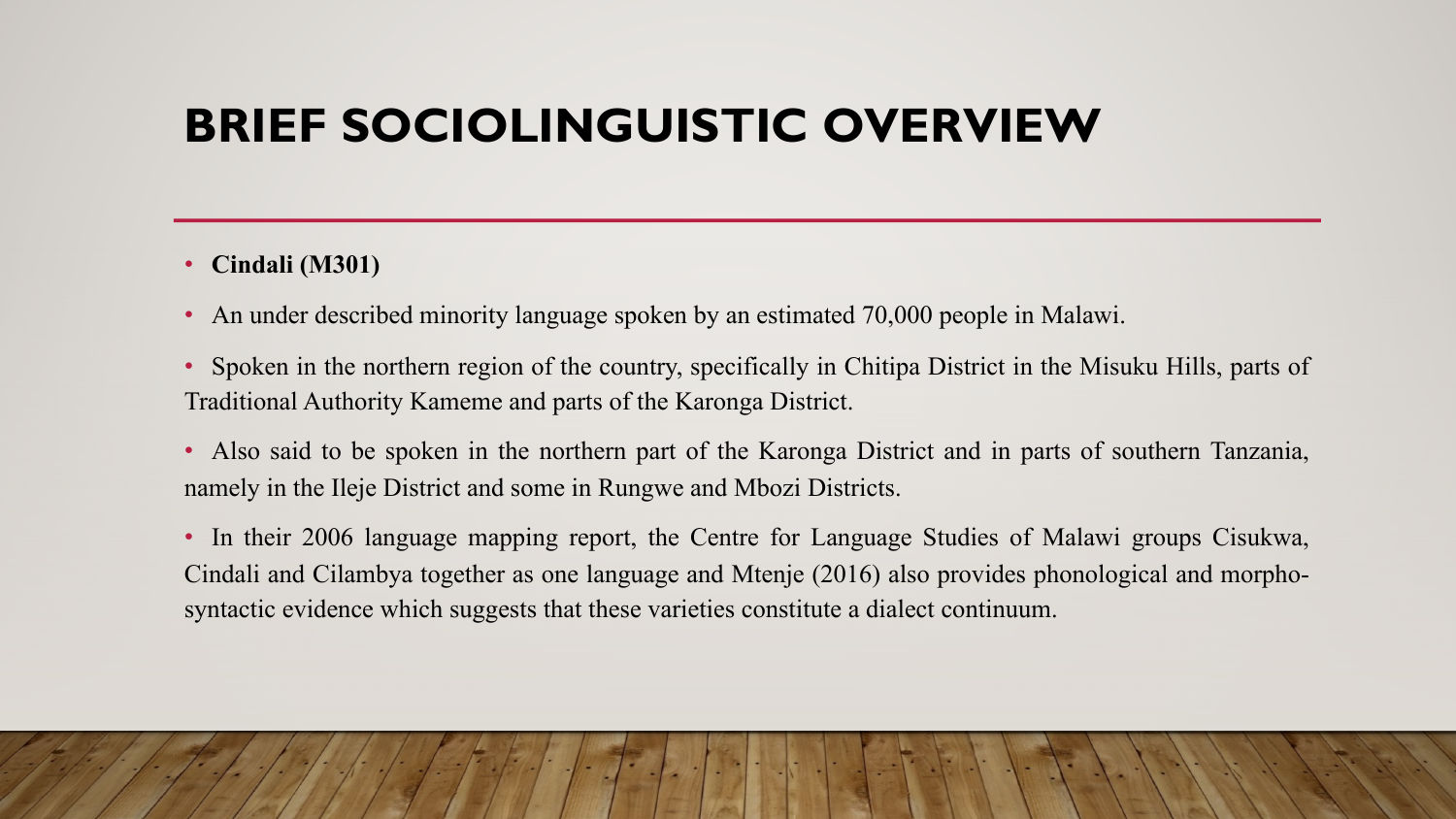#### PHONETICS AND PHONOLOGY (VOWELS)

- Has five short vowels with their long counterparts.
- Vowels (short)
- i u
- $\bullet$  e o
- a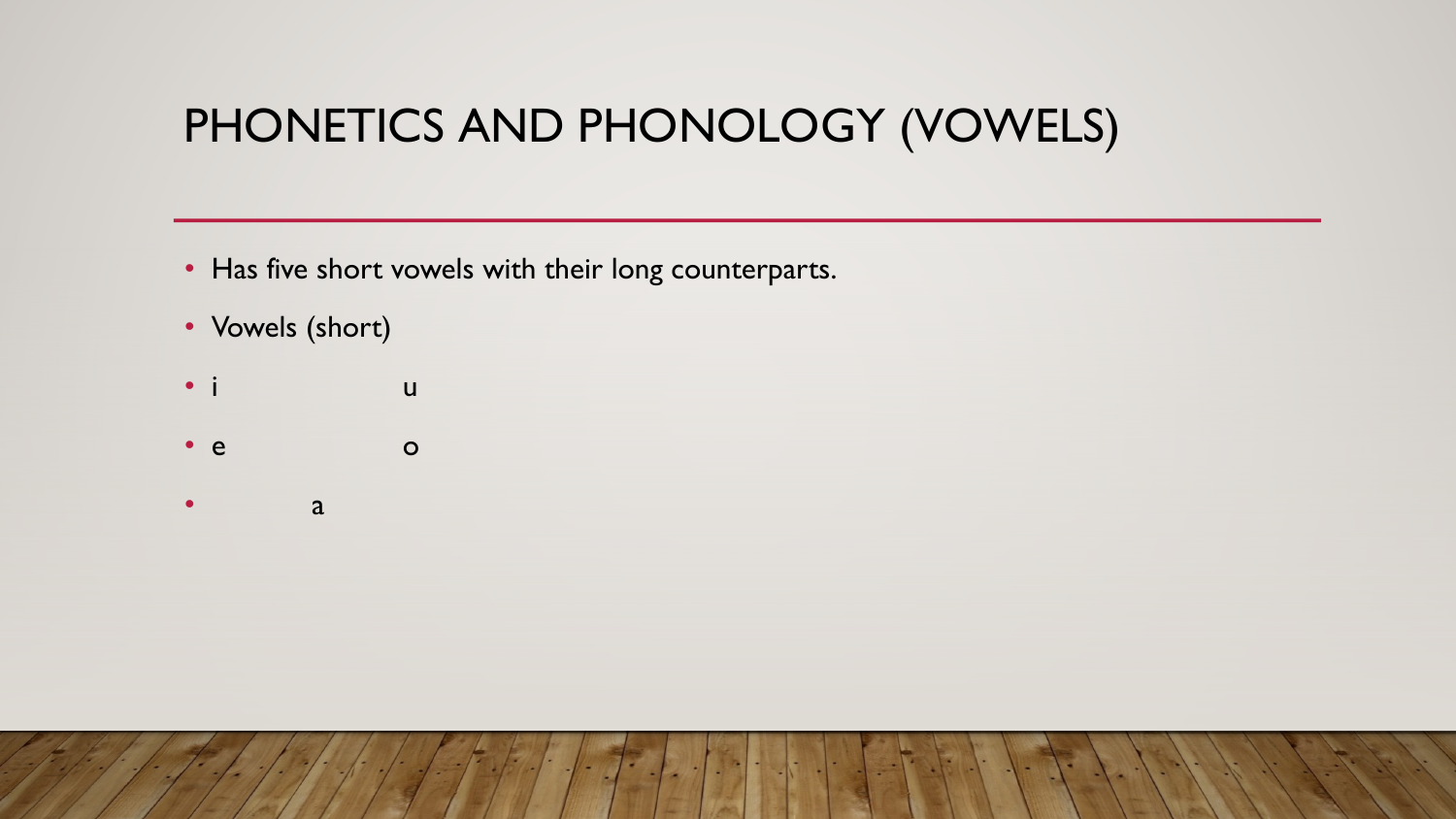#### VOWELS

| Long vowels |    | • - tima 'become wet' - tiima 'graze, cattle' |                   |
|-------------|----|-----------------------------------------------|-------------------|
| ii          | uu | • - kema 'crack'                              | -keema 'grunt'    |
|             |    | $\cdot$ -kaba – 'earn'                        | - kaaba 'be late' |
| ee          | OO | • - kola – 'touch, hold' - koola 'cough'      |                   |
| aa          |    | • -futa – shape dough - fuuta 'breathe'       |                   |
|             |    | • into a ball                                 |                   |
|             |    | • Data from Botne (2008)                      |                   |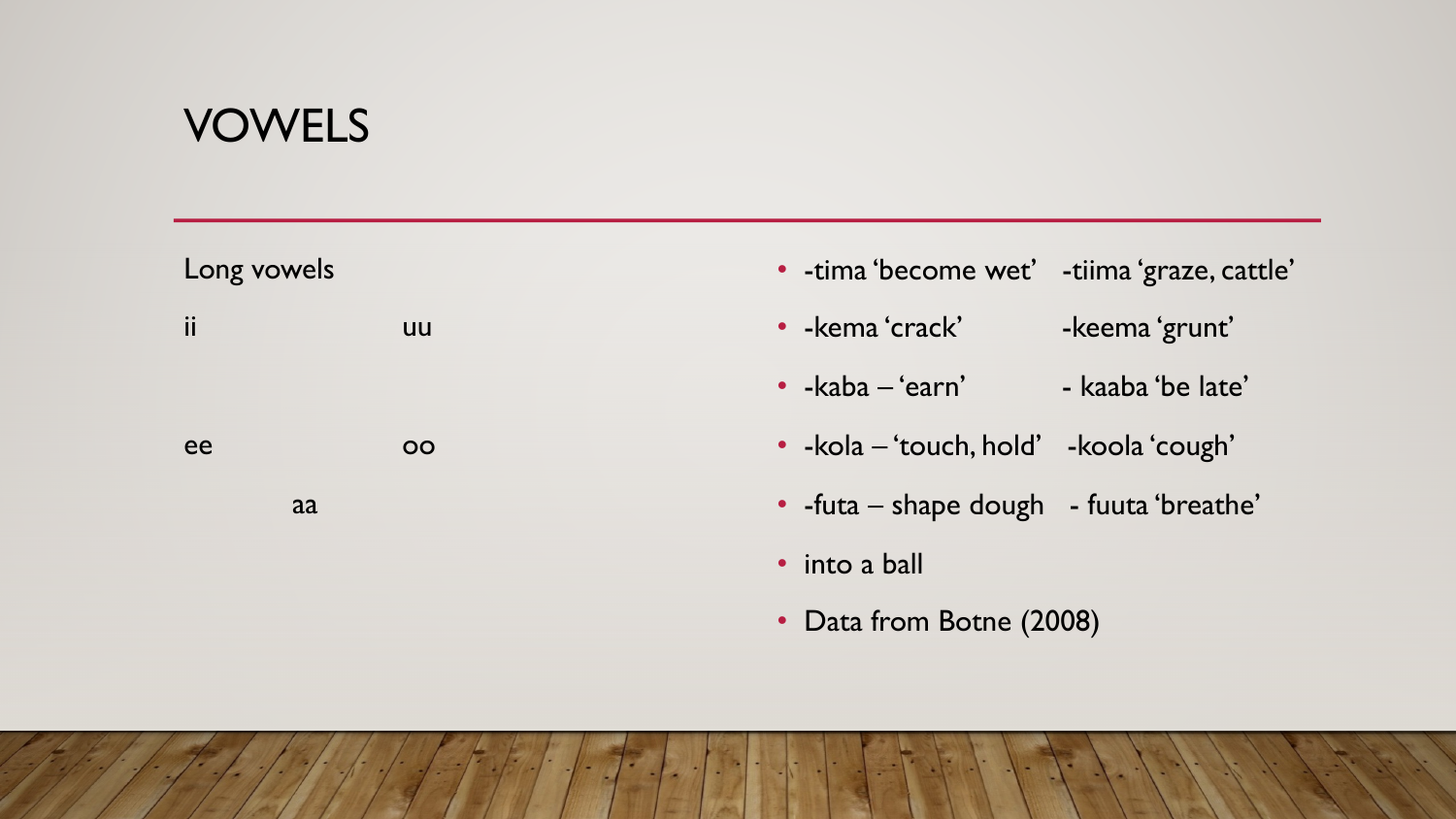#### **VOWELS**

• Just like other Bantu languages, Cindali does not have dipthongs or nasal vowels in its sound inventories.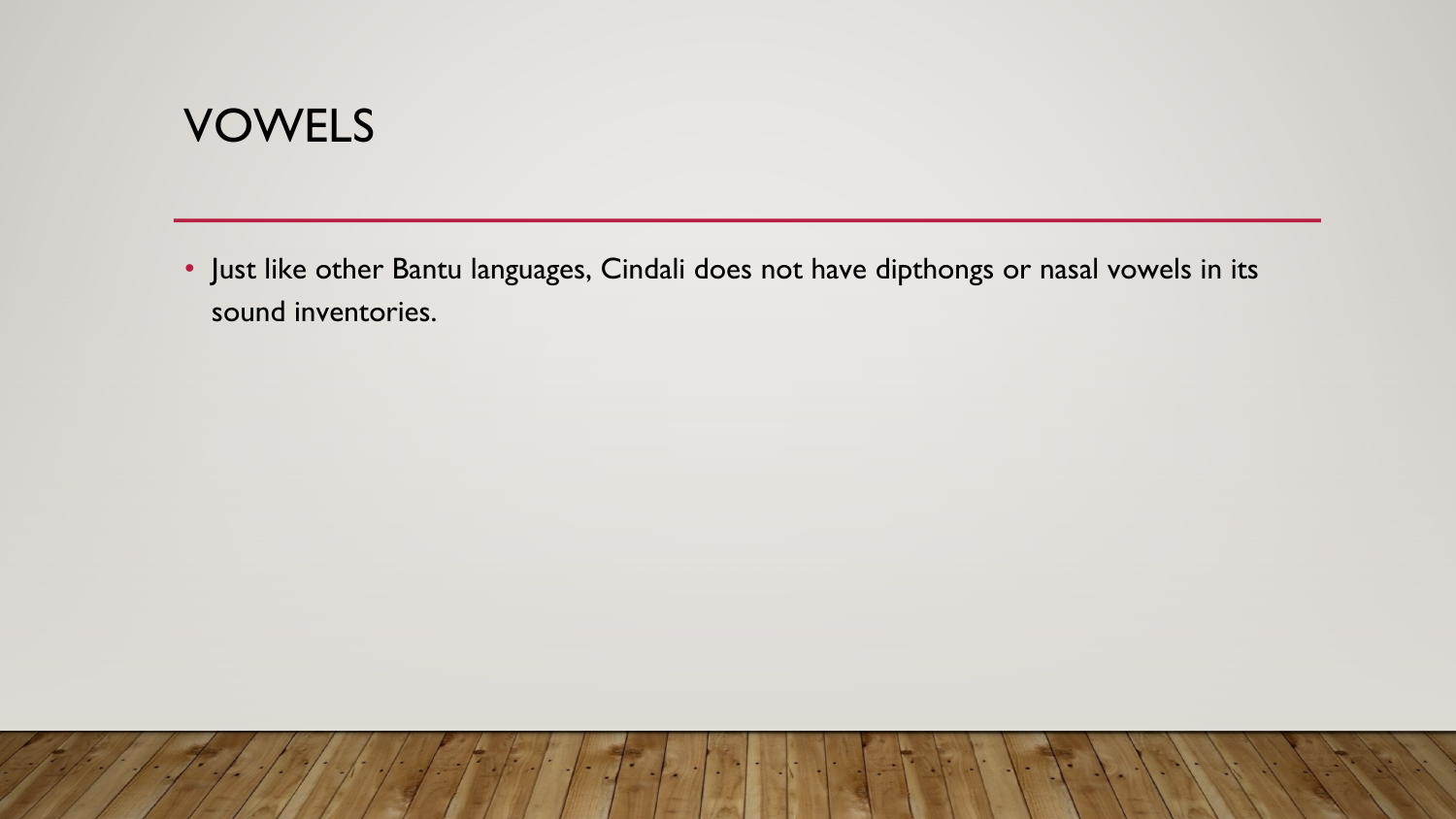#### **CONSONANTS**

|                 | <b>bilabials</b> | Labio-<br>dentals | alveol<br>ars | Alveo-<br>palatals | <b>Palatals</b> | <b>Velars</b> | Labio-<br>velars | glottals |
|-----------------|------------------|-------------------|---------------|--------------------|-----------------|---------------|------------------|----------|
| stops           | <b>P</b>         |                   | $\mathbf t$   |                    |                 | k             |                  |          |
| nasals          | m                |                   | n             |                    | $\mathsf{n}$    | ŋ             |                  |          |
| fricatives      | $\beta$          | f                 | $\mathsf{S}$  | $\int$             |                 | $\gamma$      |                  | h        |
| affricates      |                  |                   |               |                    |                 |               |                  |          |
| affricates      |                  |                   |               |                    | t               |               |                  |          |
| approxim<br>ate |                  |                   |               |                    |                 |               | W                |          |
| lateral         |                  |                   |               |                    |                 |               |                  |          |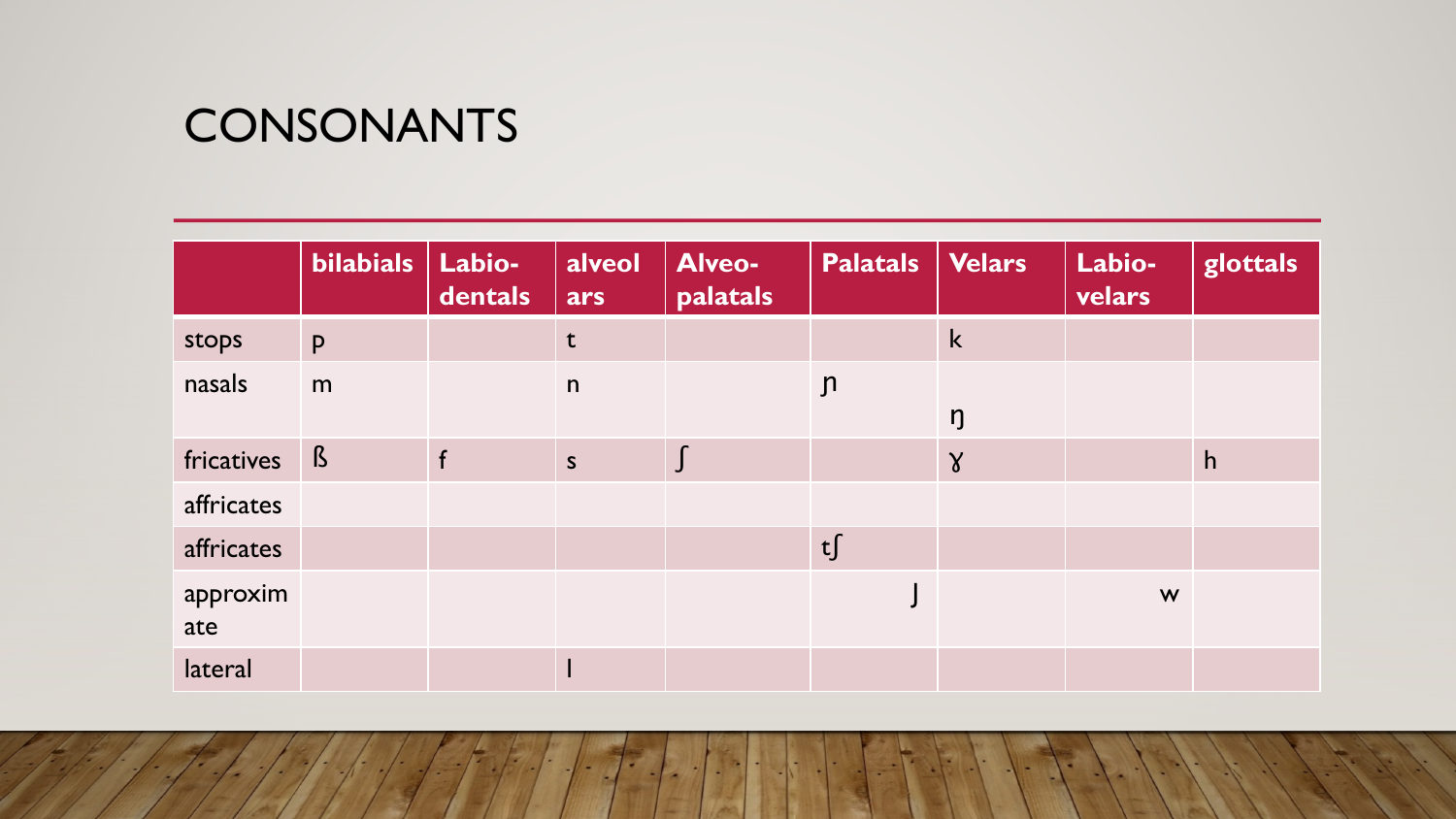#### PHONETICS AND PHONOLOGY (CONSONANTS)

- Cindali has 17 consonants.
- It does not have voiced counterparts of some consonants (for instance the stops and fricatives)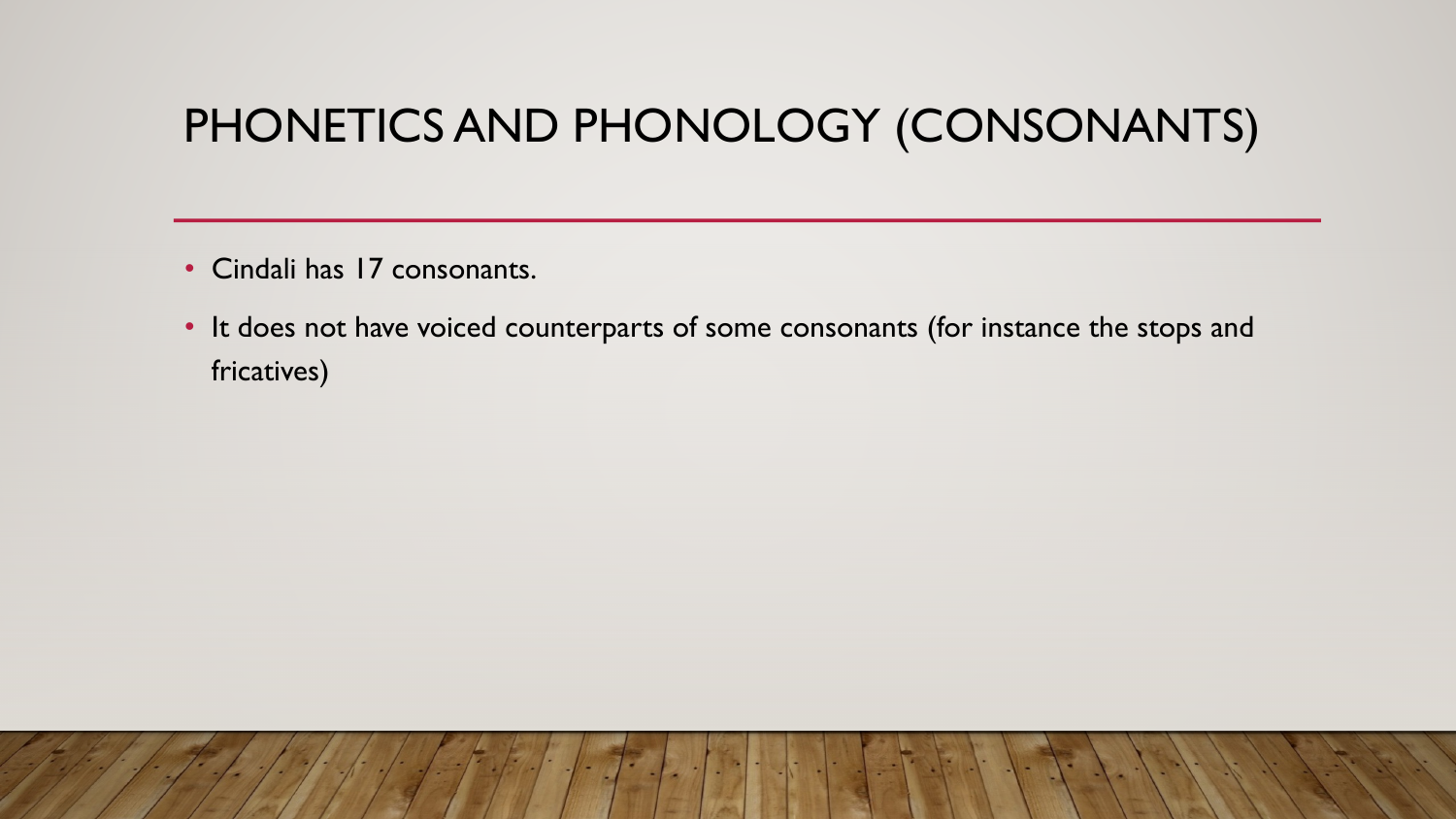#### **CONSONANTS**

- It also has some palatalized and labialized sequences
- p<sup>j</sup>, p<sup>w</sup>, ß<sup>w</sup>, t<sup>j</sup>, t<sup>w</sup>, k<sup>j</sup>,k<sup>w</sup>, l<sup>j</sup>, f<sup>j</sup>,v<sup>j</sup>,v<sup>w</sup>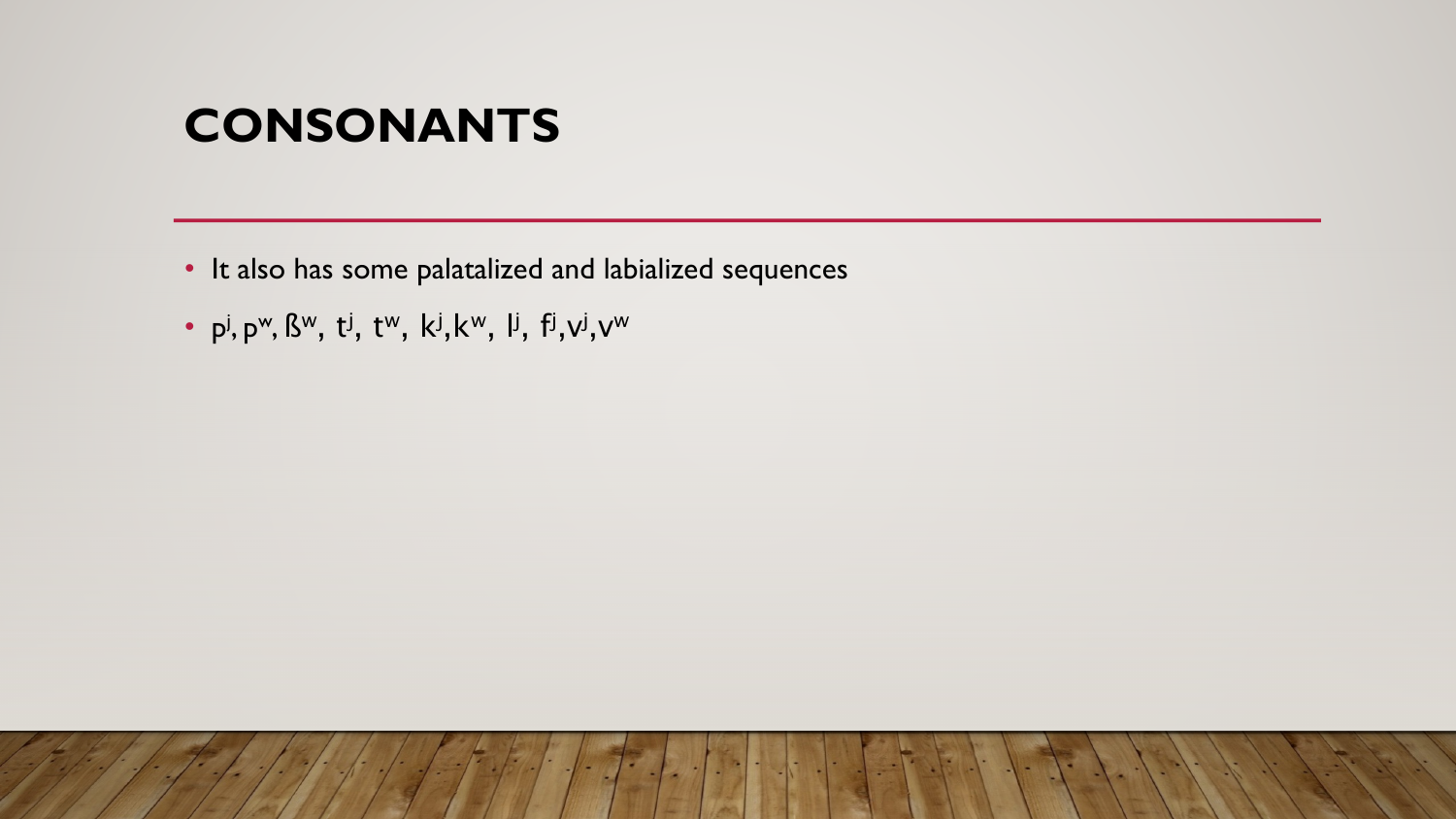#### **SYLLABLE STRUCTURE**

- Basic syllable structure is the CV
- eg. *u.mú.li.ndu* 'girl'
- *u.ma.ma* 'mother'
- It dispreffers hiatus contexts and will apply hiatus resolution strategies such as glide formation, glide insertion, deletion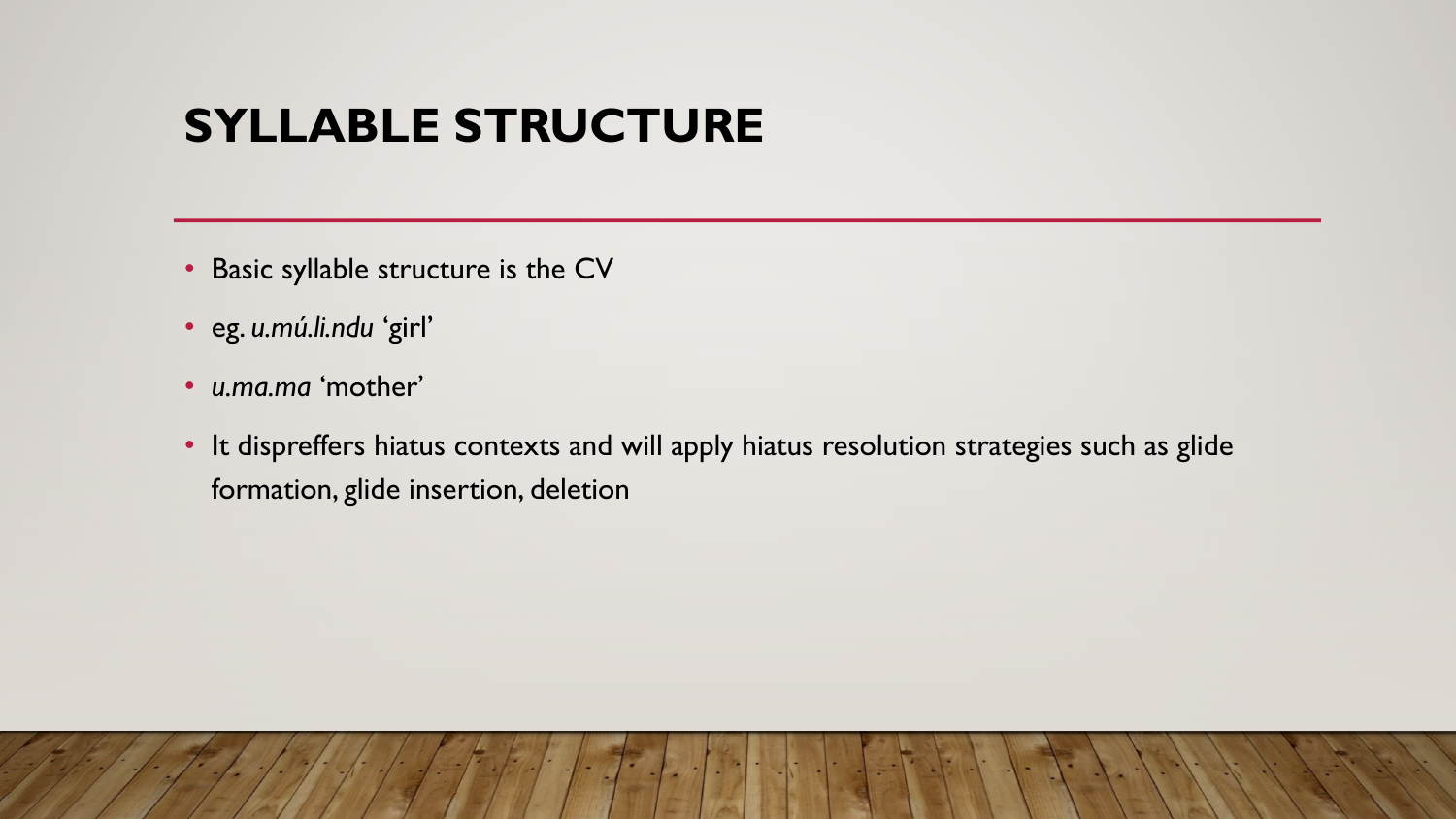#### **SEGMENTAL PROCESSES**

- **Homorganic nasal assimilation**: a nasal copies the place of articulation features of a following consonant and thus becomes homorganic with that consonant.
- í-n-dondwa "star"
- í-m-besu "cockroach"
- i-ŋ-guku "chicken"
- **Consonant hardening (fortition)**; the hardening process involves the change of /l/ and /β/ to [d] and [b] respectively when they occur after nasals.
- Class II English gloss
- u-lú-limi 'tongue'
- u-lú-ßwele 'fly'
- Class 10 English gloss
- í-n-dimi 'tongues'
- i-m-bweele 'flies'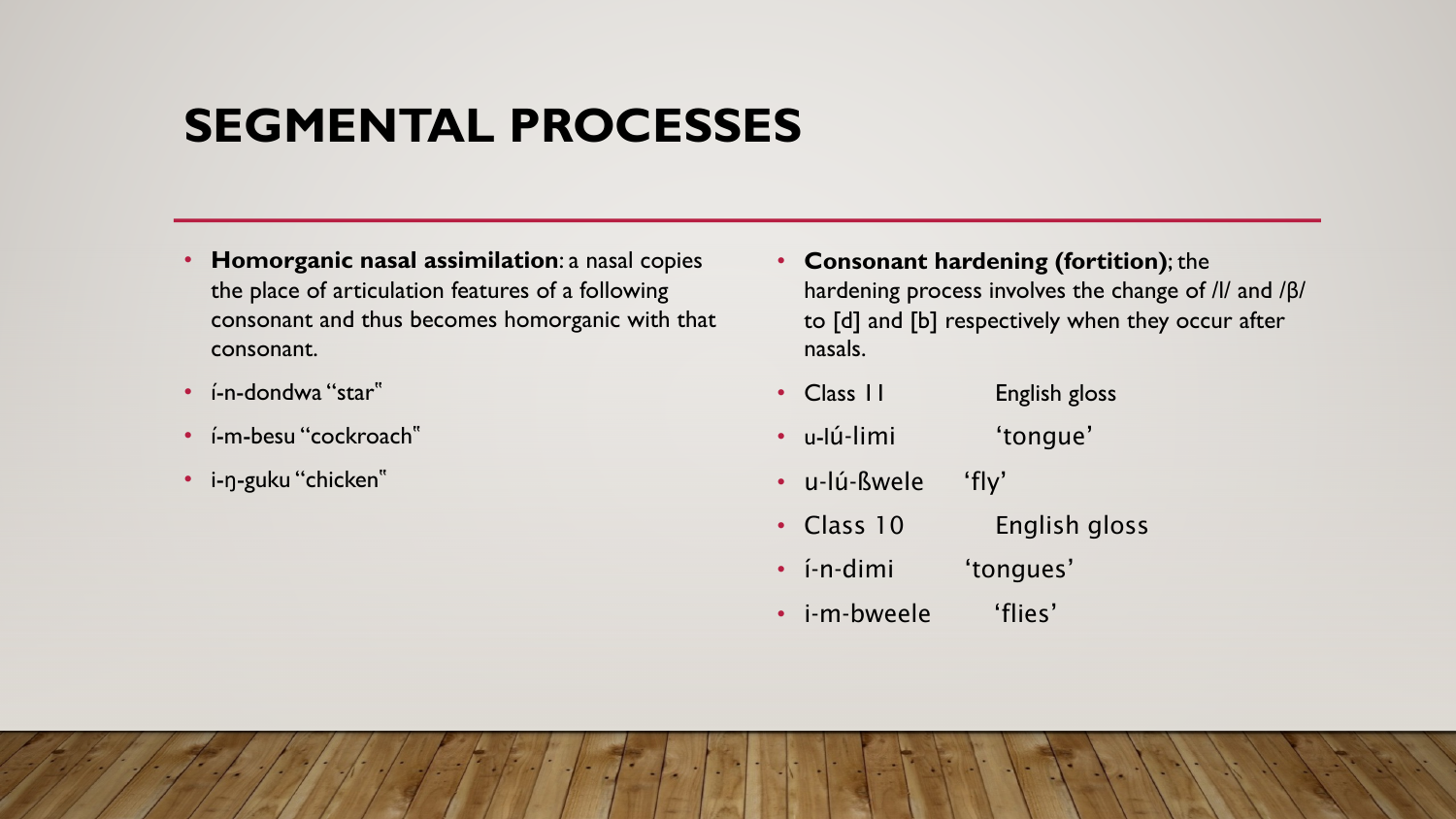#### **SEGMENTAL PROCESSES**

• **Post nasal stop voicing** – a stop becomes voiced when it is followed by a nasal)

| Class III | English gloss |
|-----------|---------------|
| u-lu-késo | AUG-11-ladle  |
| Class 10  | English gloss |
| i-ŋ-géso  | 'ladle'       |

- **Nasal consonant deletion** before fricatives – a nasal is deleted when it is followed by a fricative.
- PR UR English gloss
- ii-sóofu /i-N-sófu/ 'elephant'
- Ií-fula /í-N-fula/ 'rain'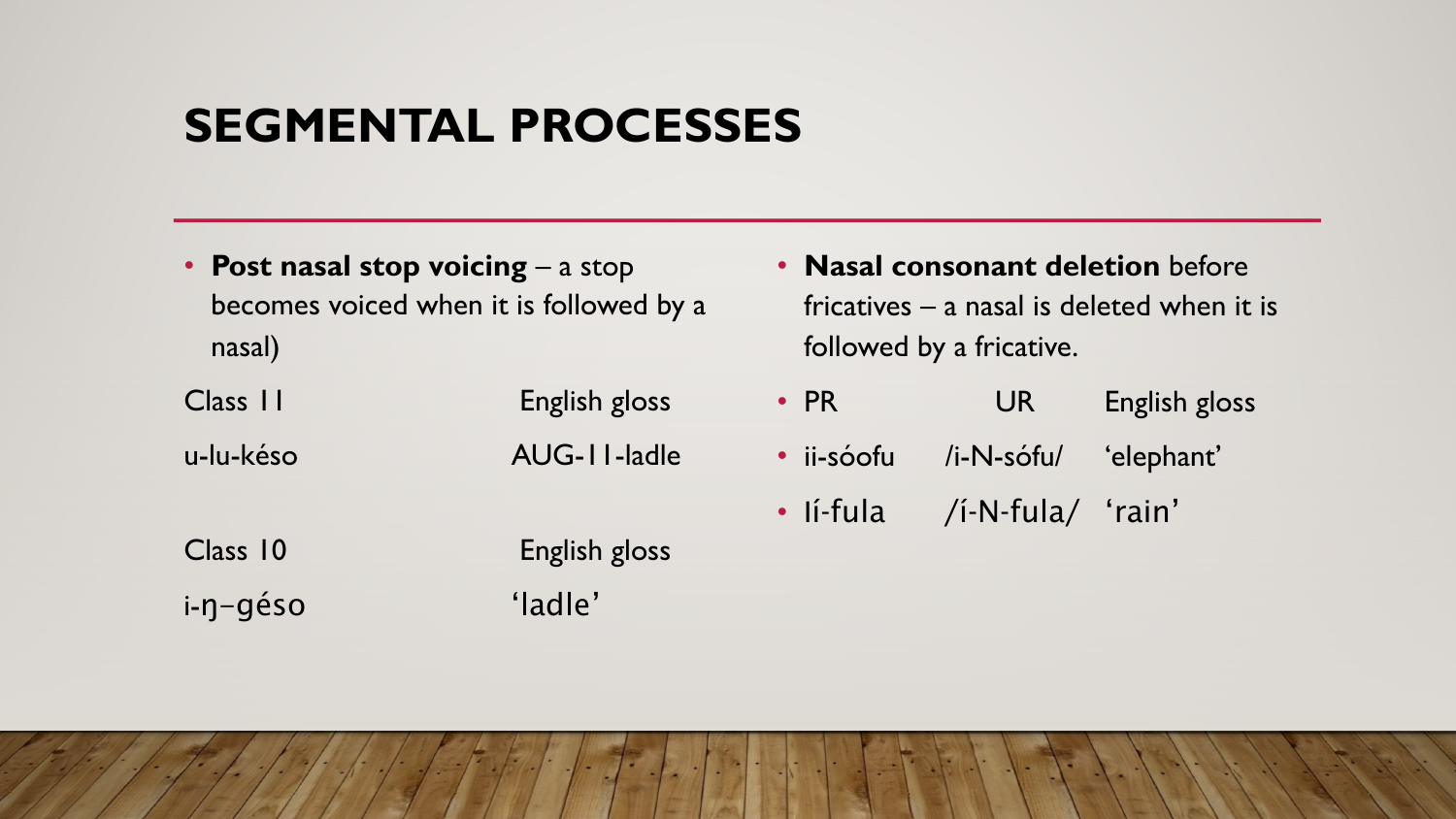# **TONE**

- Cindali has register (level) tones, i.e. high (H) and low (L) tones and they also exhibit contour tones in the form of rising and falling tones.
- Contour tones are the result of a combination of high and low tones. T
- Tone in Cindali can also contrast meaning as observed in examples.
- (1) SuNdaLa English gloss
- itʃípaaŋga 'gully'
- itfipaánga 'denomination"
- imbóombo 'work"
- Ímboómbo 'navel"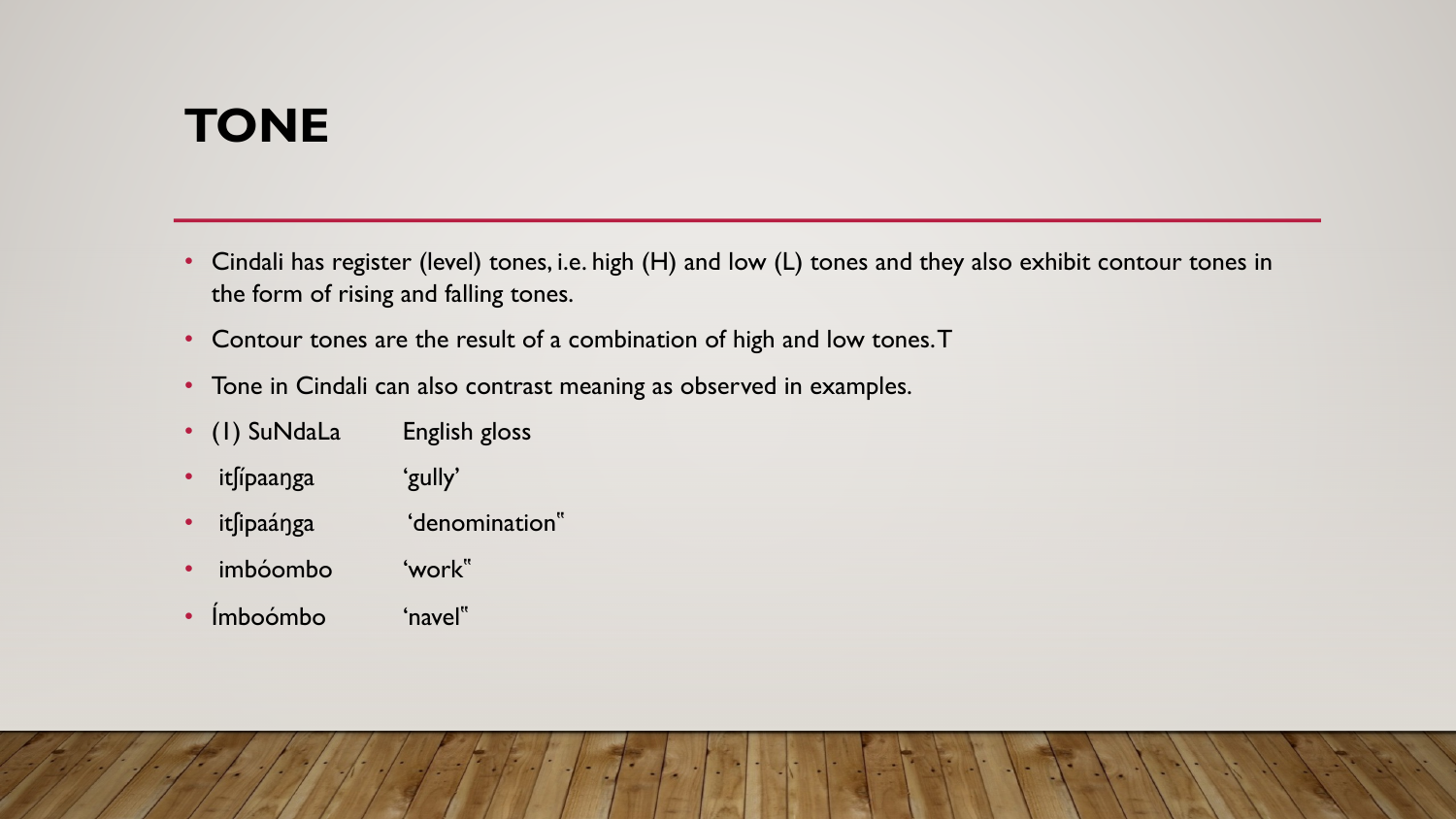# **TONE**

- The realisation of a high tone is restricted and predictable in Cindali verbal morphology. A high tone is assigned either to the penultimate or antepenultimate mora/syllable, depending on a number of morphological and phonological factors. In the imperative the tone is on the penultimate pulúka 'fly'
- It has been noted that when the verbal tense has aspectual markers, these markers also influence the choice of where a high tone will be assigned viz., the penultimate or the antepenultimate position. Furthermore, there is only one high tone per verb.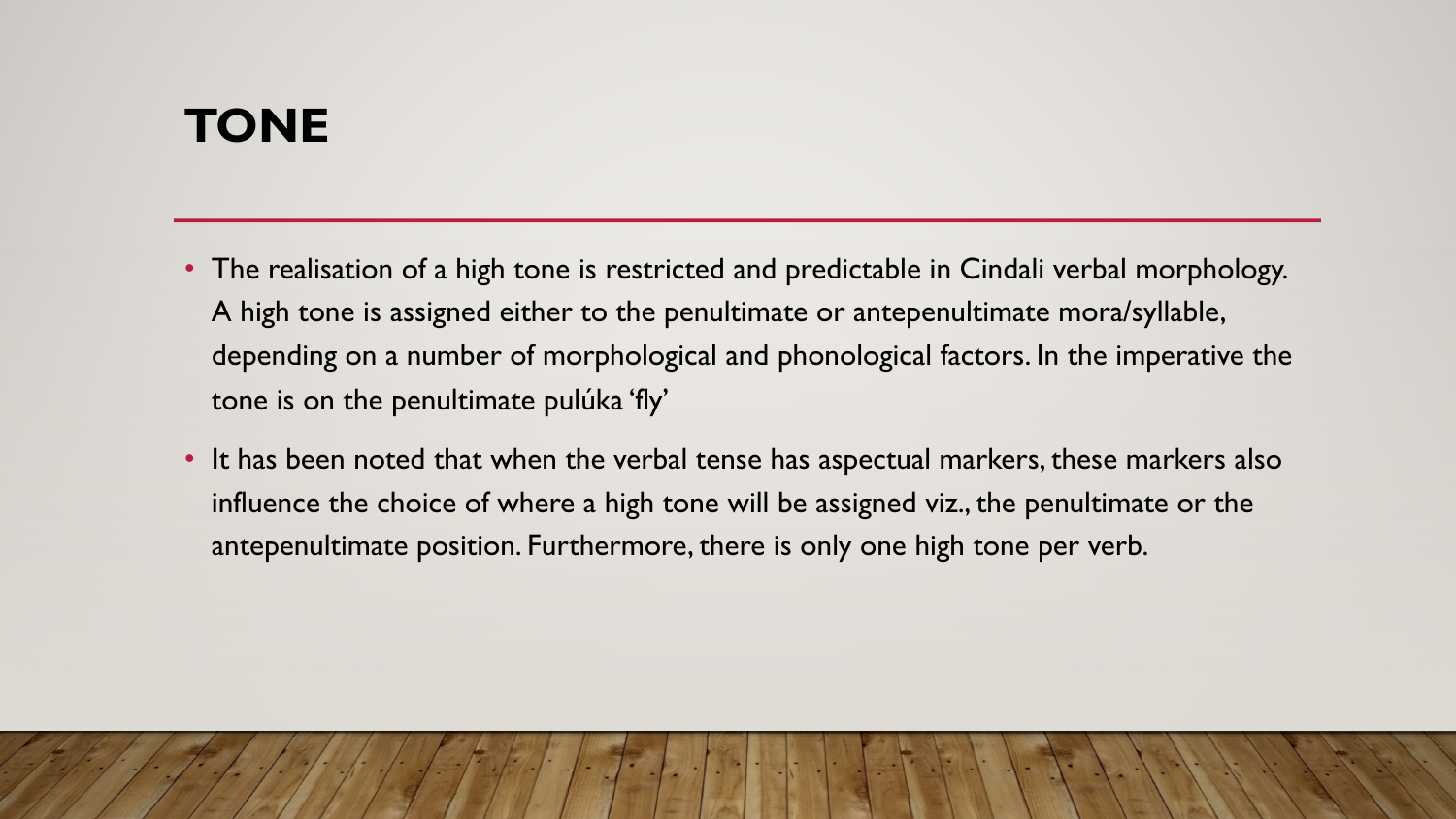- Canonical system with 19 noun classes
- Cindali has optional augments or pre-prefixes which manifest themselves in the shape of /i/, /u/ and /a/ depending on vowel harmony with the class prefix.
- The structure of the nouns in the three SuNdaLa varieties therefore consists of a preprefix, a prefix and a noun stem.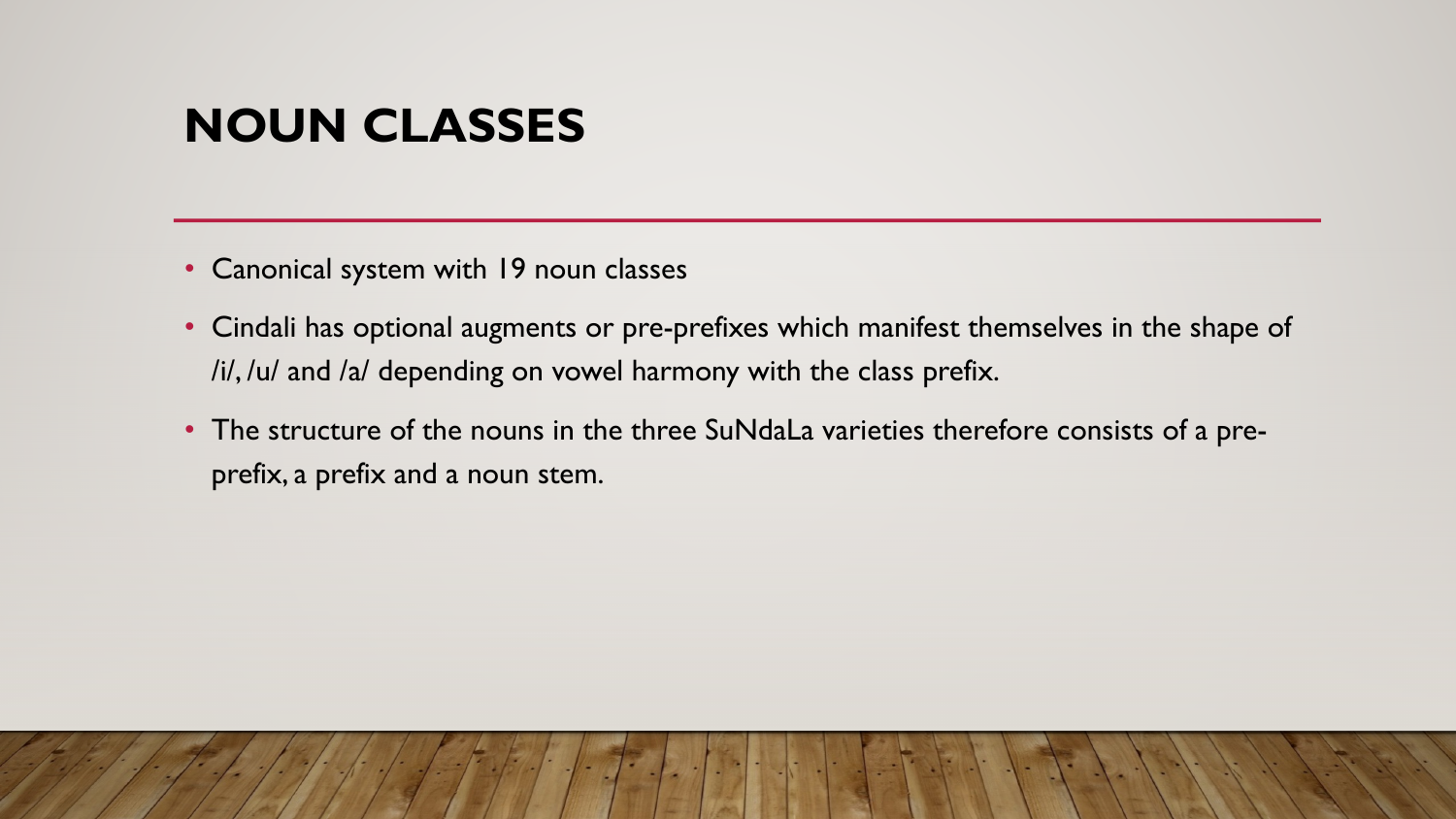| <b>Class</b>   | <b>Augment   Prefix</b> |                          | <b>Example</b>    |
|----------------|-------------------------|--------------------------|-------------------|
| I              | $\mathsf{u}$            | mu                       | umúli∫a 'woman'   |
| a              | $\mathsf{u}$            | Ø                        | umáma 'mother'    |
| $\overline{2}$ | a                       | <b>Ba</b>                | aßaandu 'anthu'   |
| 2a             | a                       | <b>Bo</b>                | aßómaji 'mothers' |
| 3              | $\mathsf{u}$            | mu                       | umúßili 'body'    |
| $\overline{4}$ |                         | mi                       | imítu 'heads'     |
| 5              |                         | $\mathsf{li}\mathcal{Q}$ | Ilíßele 'breast;  |
| 6              | a                       | Ma                       | amifi 'water'     |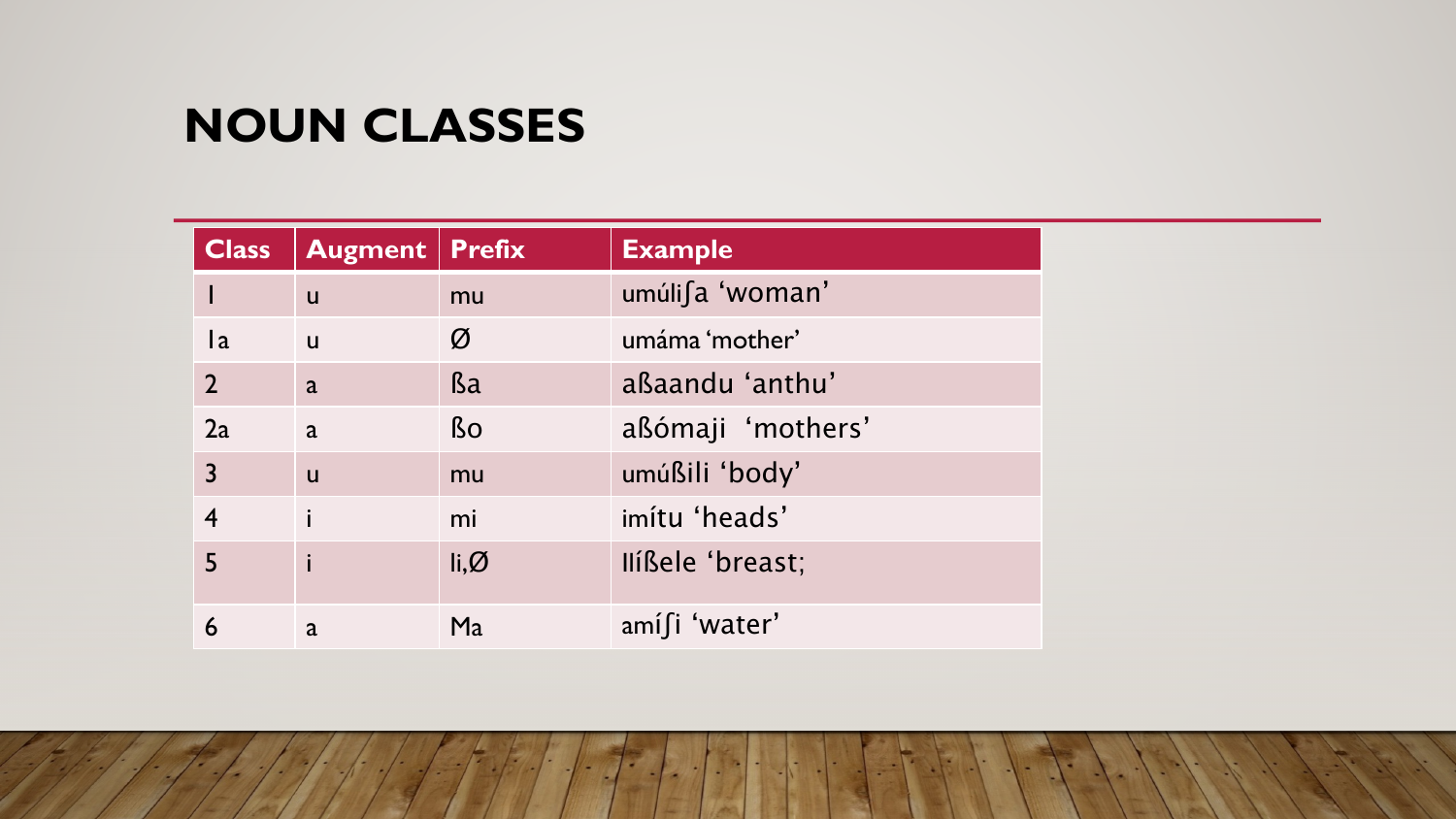| <b>Class</b> | <b>Augment</b> | <b>Prefix</b> | <b>Examples</b>                 |
|--------------|----------------|---------------|---------------------------------|
|              |                | ci            | icizjúuka 'ghost'               |
| 8            |                | fi            | ifífuwa 'chests'                |
| 9            |                | N, Ø          | iíngalamo 'lion'                |
| 0            |                | N, Ø          | iímbusi 'goat' iísofu<br>'fish' |
| $\mathsf{I}$ | u              | lu            | ulúlimi 'tongue'                |
| 2            | a              | ka            | akáliindu 'small girl'          |
| 3            | U              | tu            |                                 |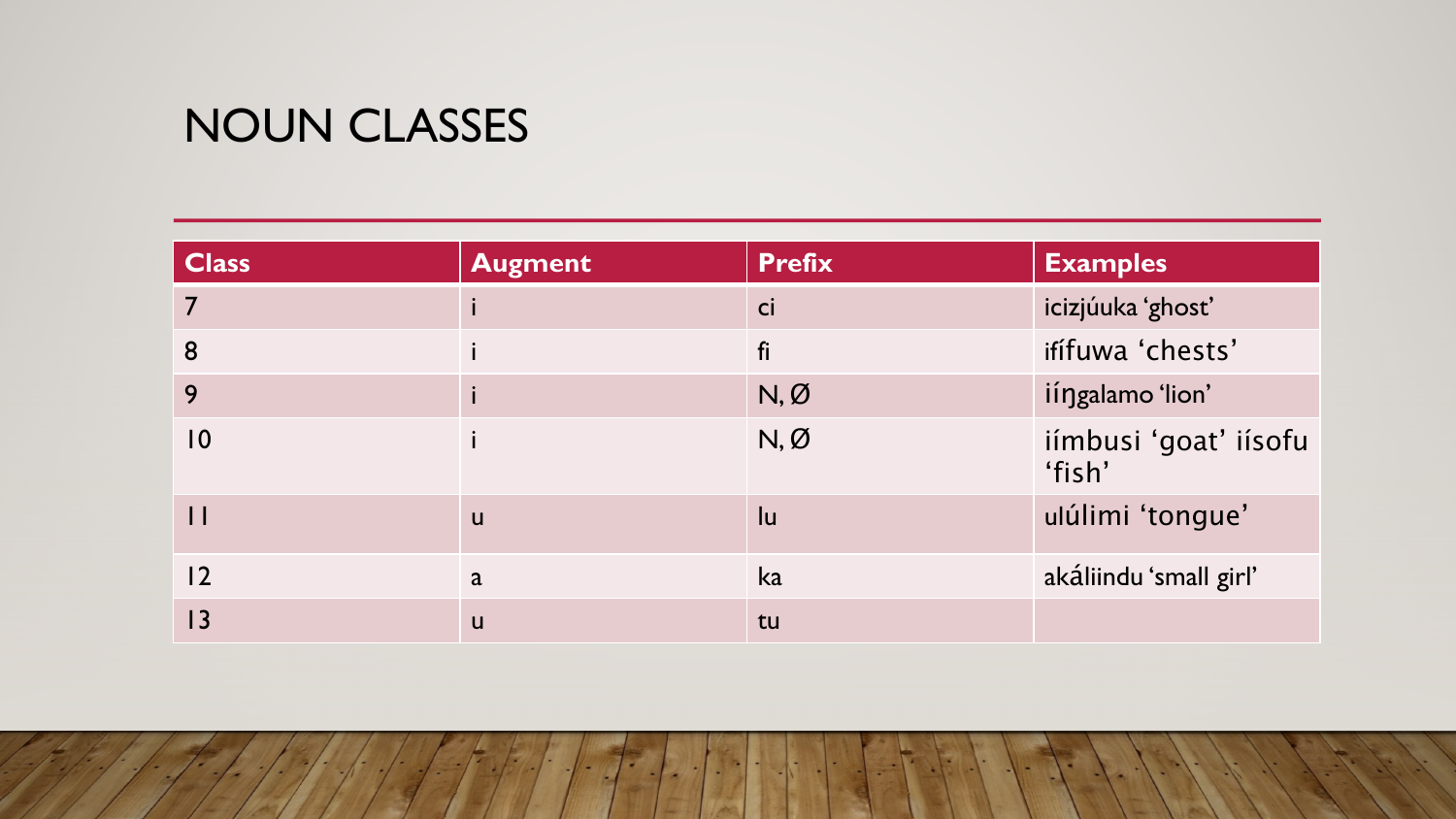| <b>Class</b>    | <b>Augment</b> | <b>Prefix</b> | <b>Examples</b>         |
|-----------------|----------------|---------------|-------------------------|
| 4               | u              | <b>Bu</b>     | ußúfwe 'death'          |
| 15              | u              | <b>ku</b>     | ukúlima 'to cultivate'  |
| 16              |                | ku            | kukaya 'at the village' |
| $\overline{17}$ |                | pa            | palusoko 'on the river' |
| 18              |                | mu            | mulusoko 'in the river' |
| 21              |                | ililosi       | 'horrific witch'        |
|                 |                |               |                         |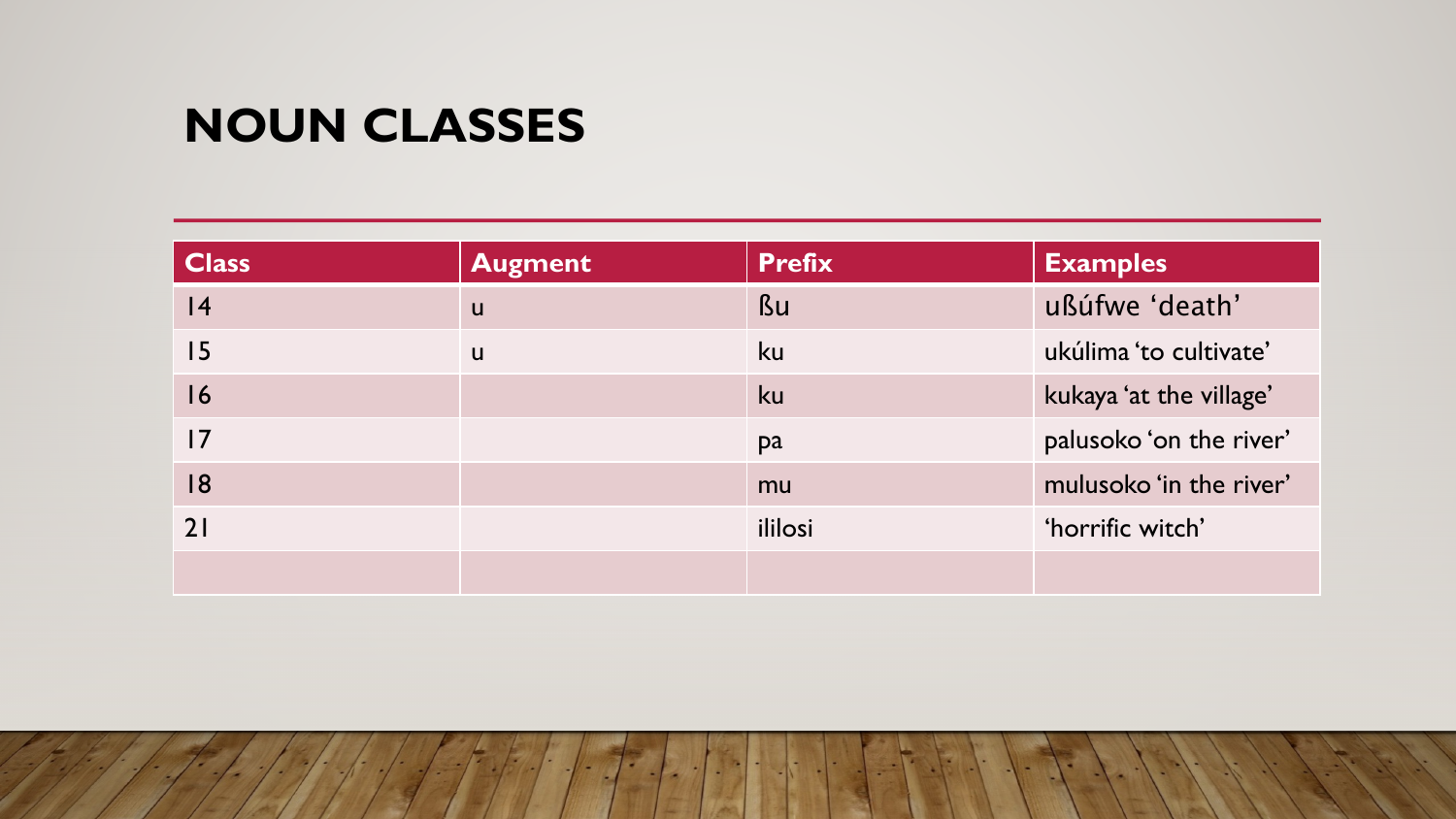#### **POSSESSIVES**

- Possession can also be formed by attaching the agreement class prefix to a possessive stem or it can be derived through the associative construction.
- Cindali uses *-aŋgu* for 1st person singular; -athu for 1st person plural; ako for 2nd person singular and plural;-ake for the 3rd person singular and -awo for 3rd person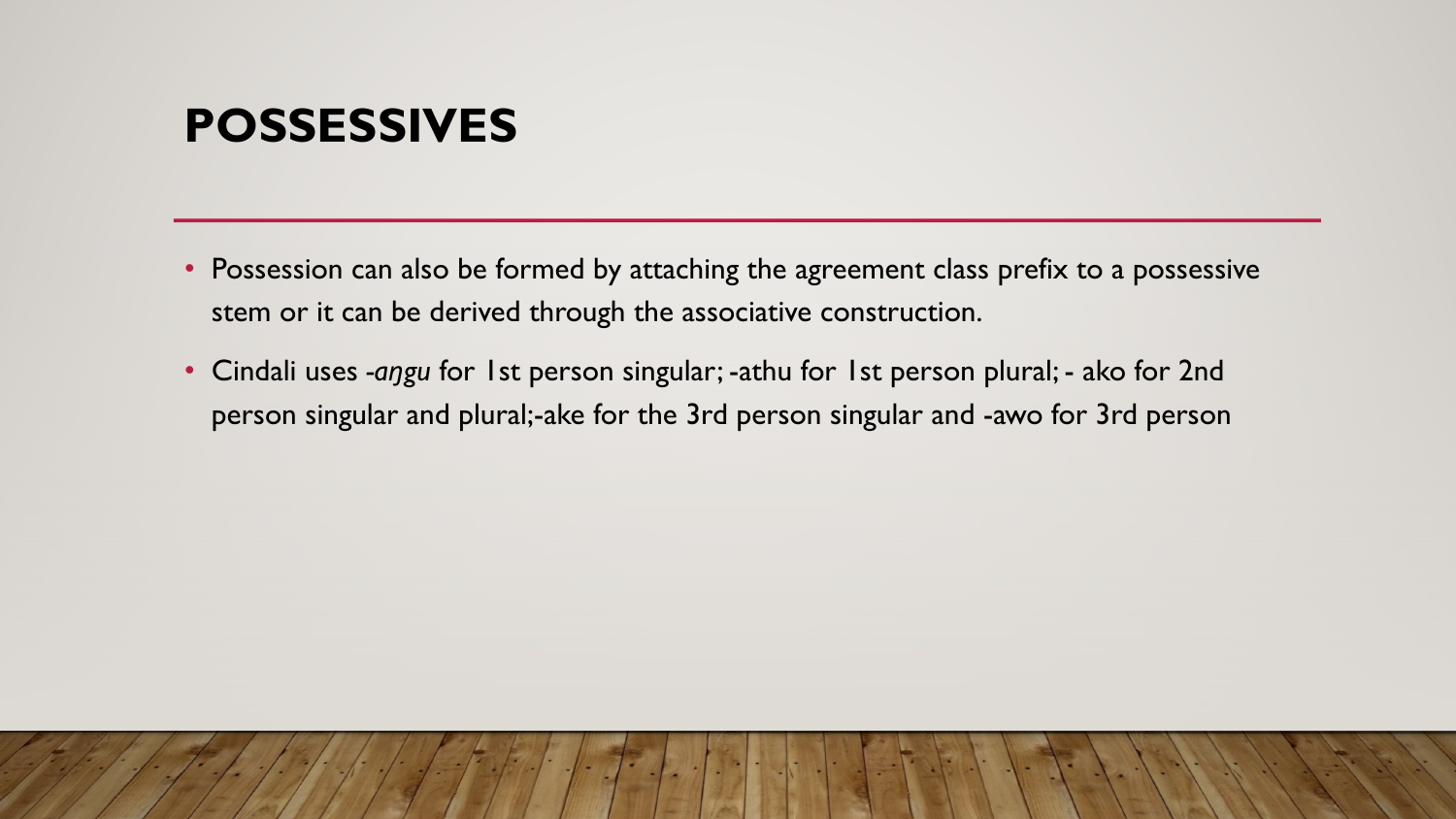# **ADJECTIVES**

| Semantic type       | <b>Example</b>    |
|---------------------|-------------------|
| <b>Dimension</b>    | -kulu big'        |
| Physical properties | -piimba 'shallow' |
| colour              | -swepu 'white'    |
| Human propensity    | -Kaßi 'rich'      |
| Age                 | -náandi 'young    |
| Value               | -pe 'generous'    |
|                     |                   |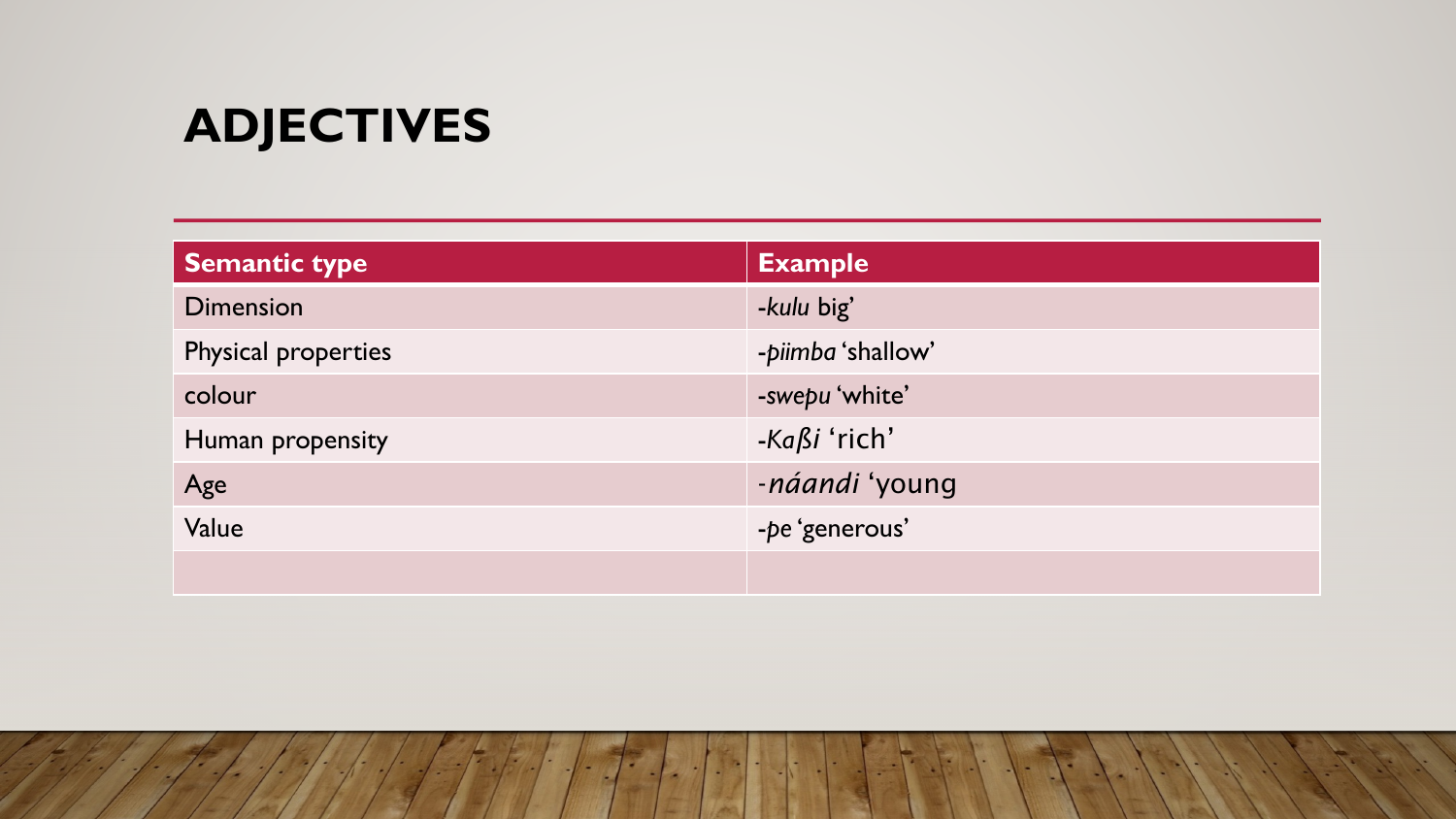#### **WORD ORDER**

- Typical word order
- SVO
- umwanalume afuula shati
- The man has wonrn his hirt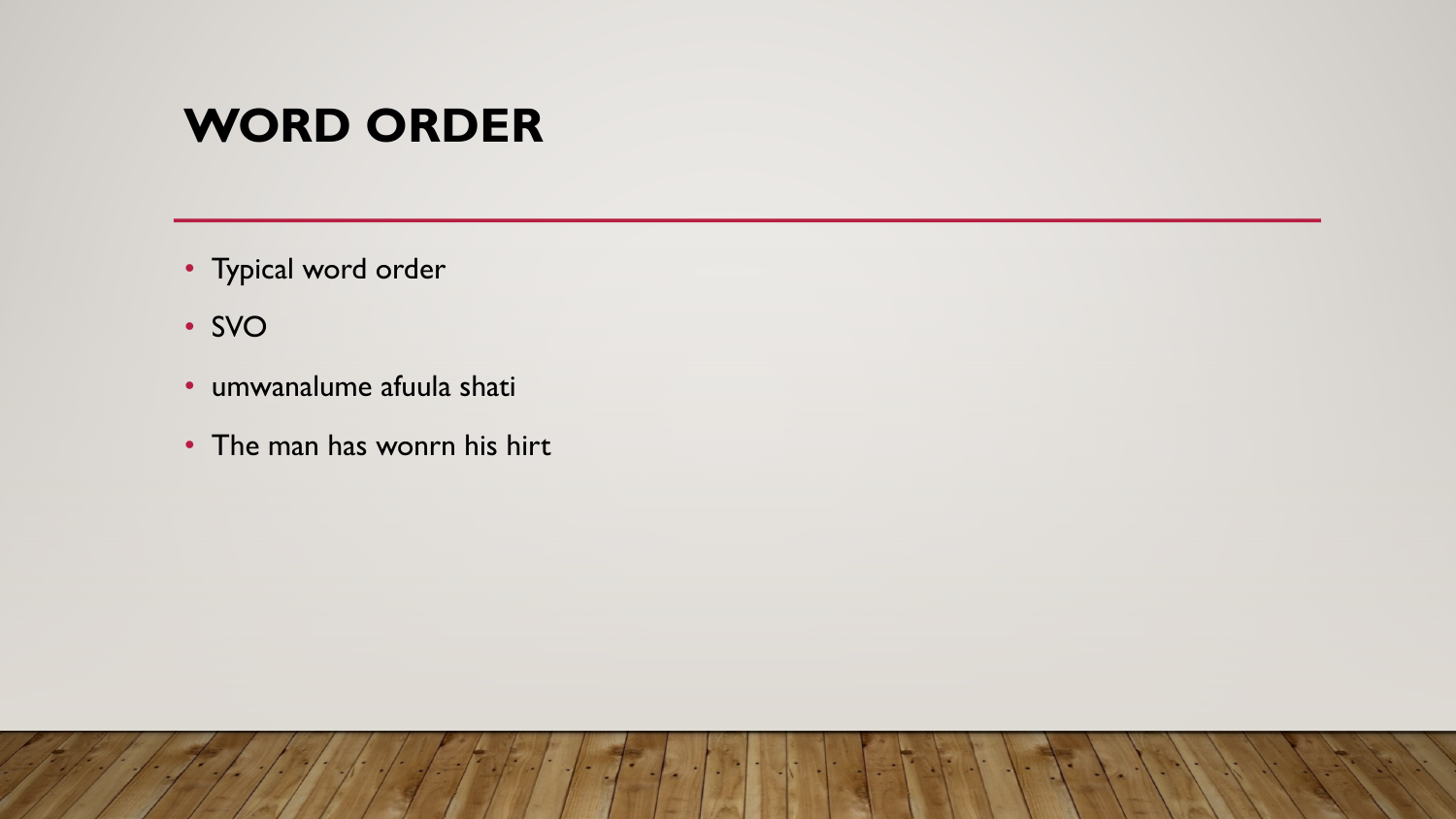#### **VERB MORPHOLOGY**

- Just like many Bantu languages, the Cindali is highly complex. It is composed of a root or radical with prefixes and suffixes attached to it.
- This root may be extended by suffixes, called Extensions or derivational suffixes. These Extensions change the meaning of the verb together with its valency. Root plus Extensions comprise the Verbal Base.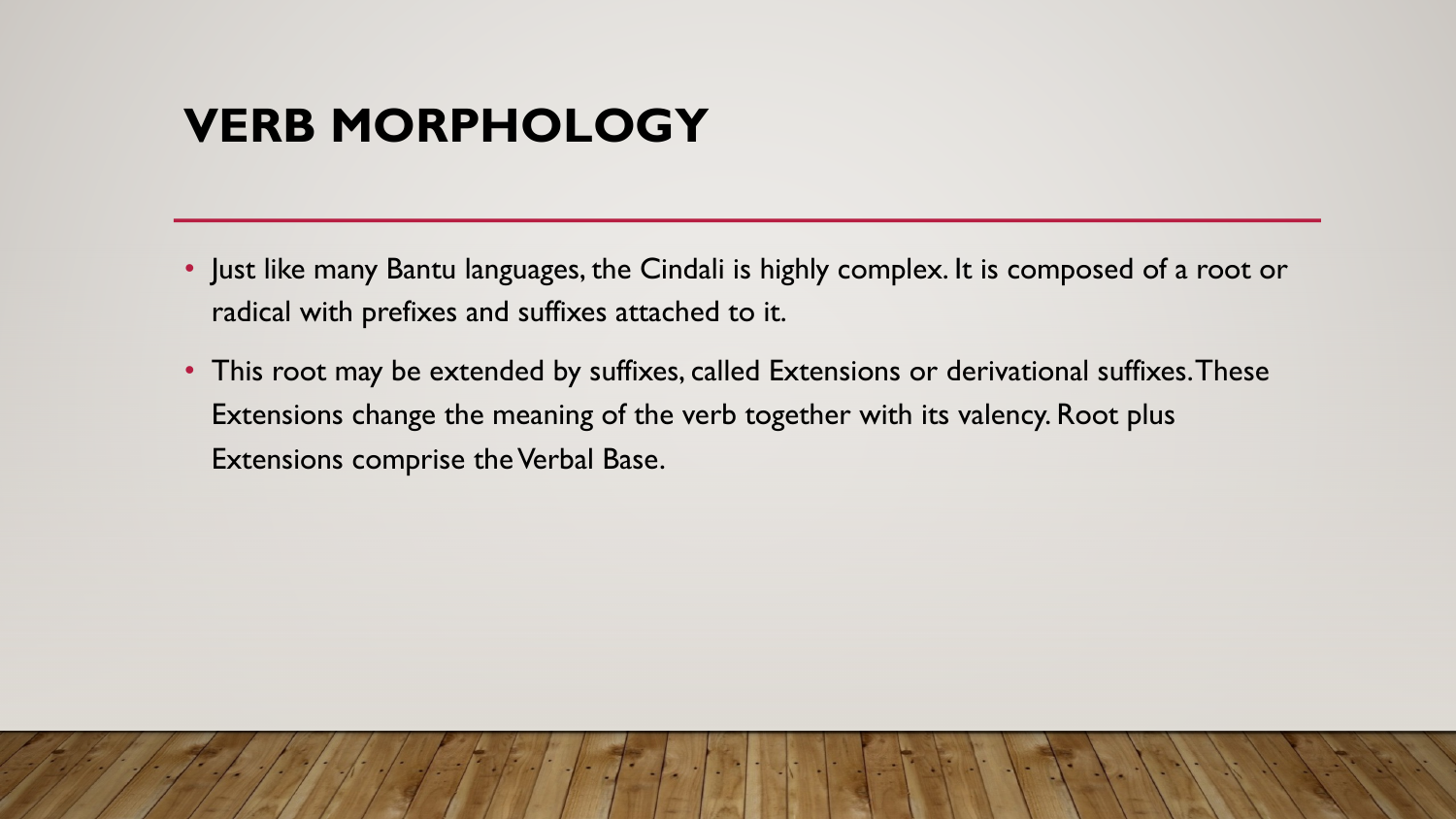- Subject marking
- Just like other Bantu languages, Cindali is a pro drop language (cf. Nurse and Phillipson 2003, Mchombo 2004, Mugari 2013). This means that the subject of a sentence may be left out. Information about the subject however, is carried by the subject marker.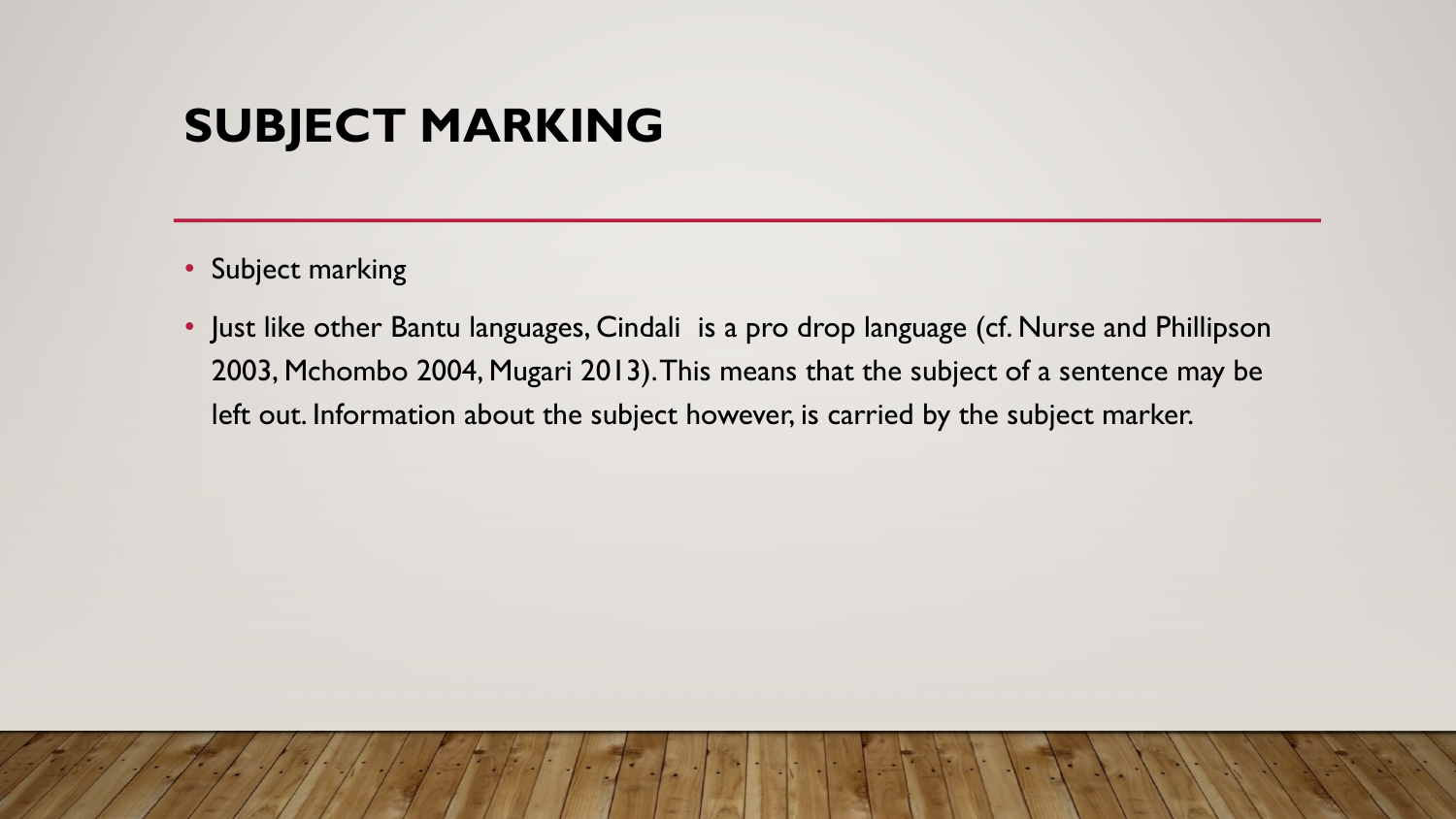mw-analúme **a**-ful-a i-Ø-ʃati mu-mu-únda

1-man SM1-undress-FV AUG-9-shirt 18-3-garden.

The man has taken off his shirt in the garden.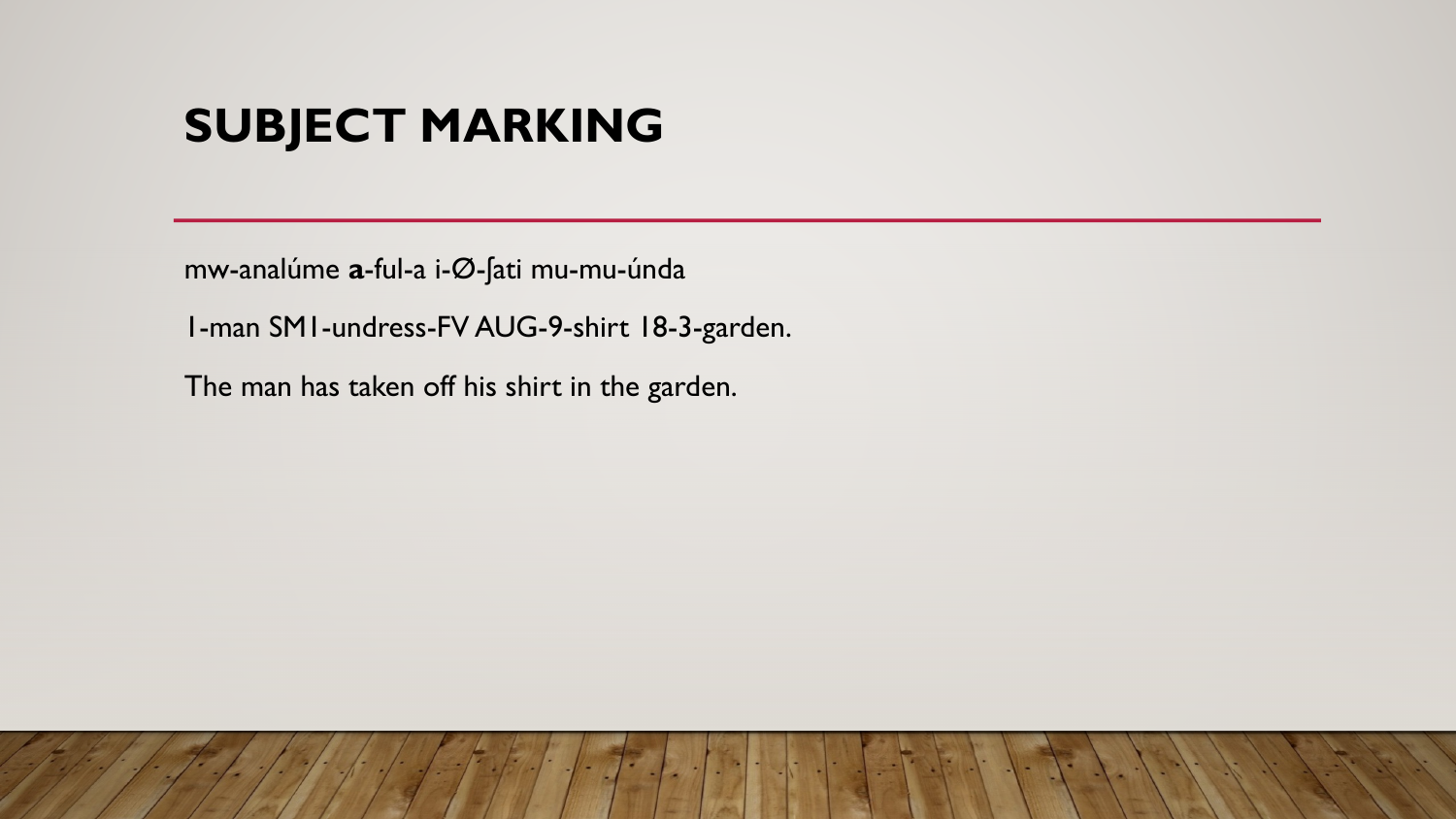| Person | Cindali |
|--------|---------|
| Isg    | $N-$    |
| 2sf    | $U -$   |
| Ipl    | tu-     |
|        |         |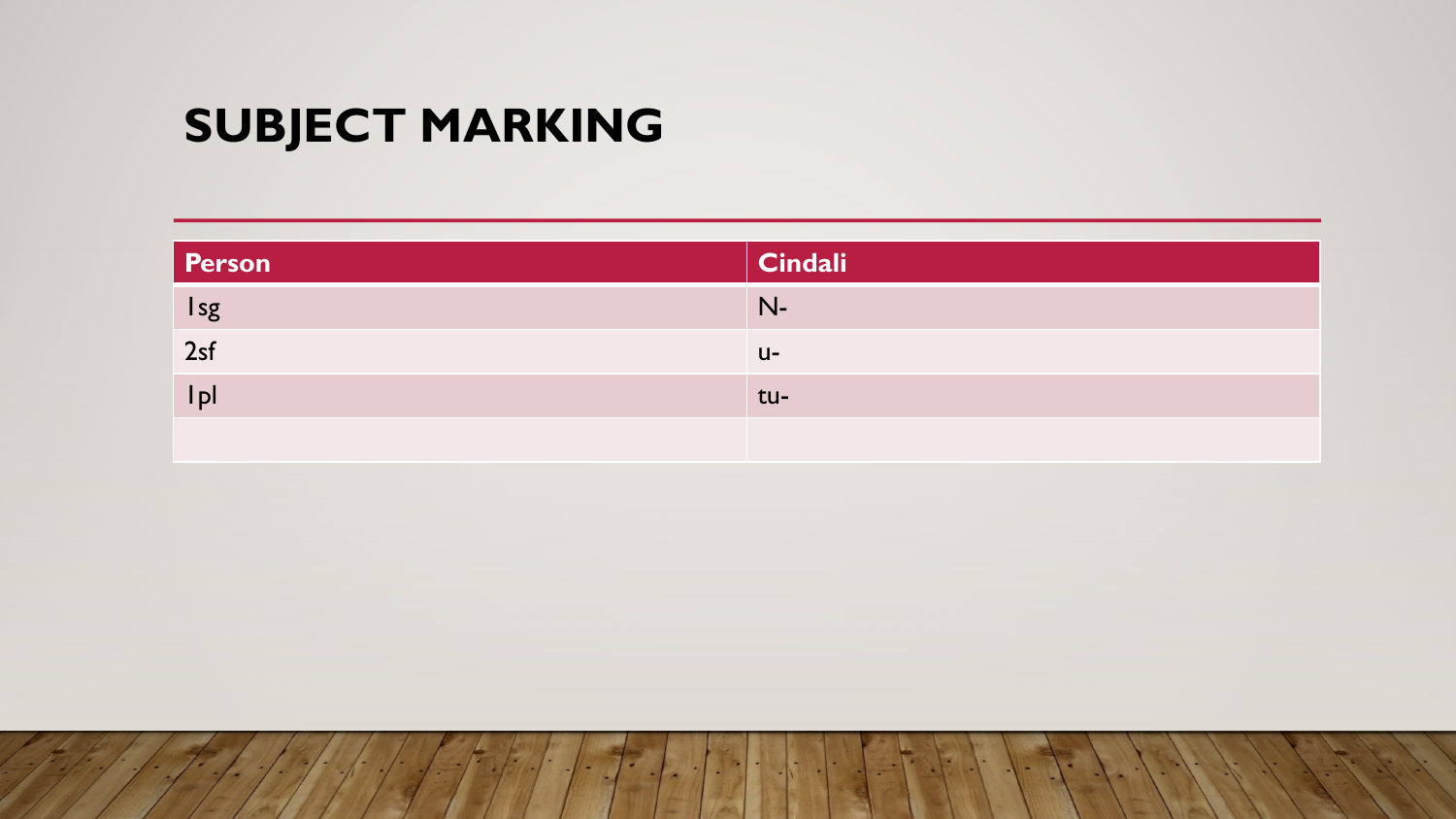| <b>Class</b>   | <b>Subject agreement markers</b> |
|----------------|----------------------------------|
|                | $\mathbf{a}$                     |
| $\overline{2}$ | <b>Ba</b>                        |
| $\overline{3}$ | U-                               |
| $\overline{4}$ | i-                               |
| $\overline{5}$ | $Li-$                            |
| 6              | ma                               |
| 7              | Ci                               |
| 8              | Fi                               |
| 9              | i-                               |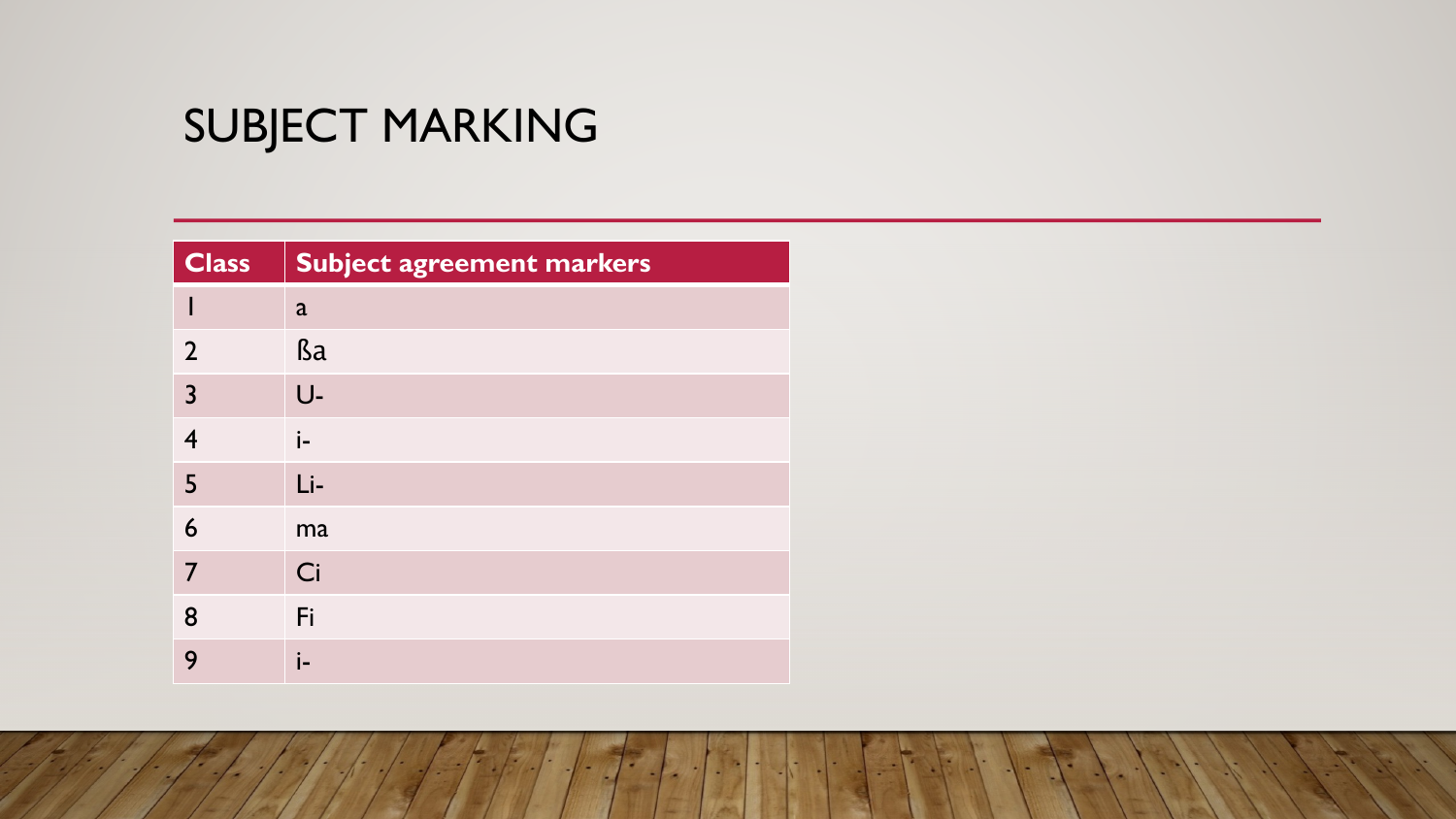| <b>Class</b>  | <b>Subject agreement prefix</b> |
|---------------|---------------------------------|
| 10            | $i-$                            |
| $\vert \vert$ | $ u-$                           |
| 12            | ka-                             |
| 13            | ti-                             |
| 4             | ßu                              |
| 15            | ku-                             |
| 16            | pa-                             |
| 17            | ku                              |
| 18            | mu                              |
| 21            | $Li-$                           |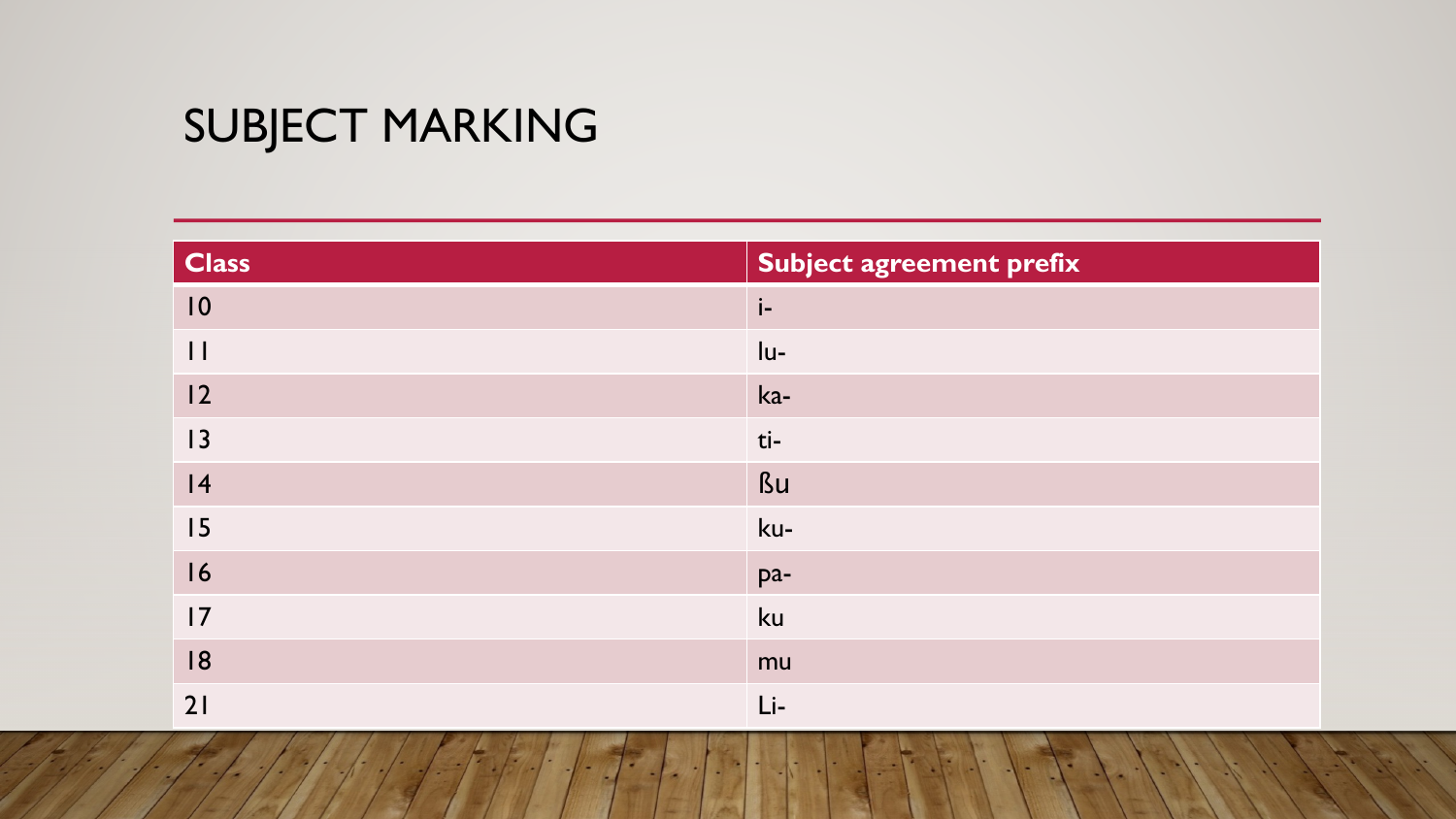#### OBJECT MARKING

- Cindali marks objects. The object marker is in preverbal position.
- Nda**mu**ßéene mwana
- I haven't seen the child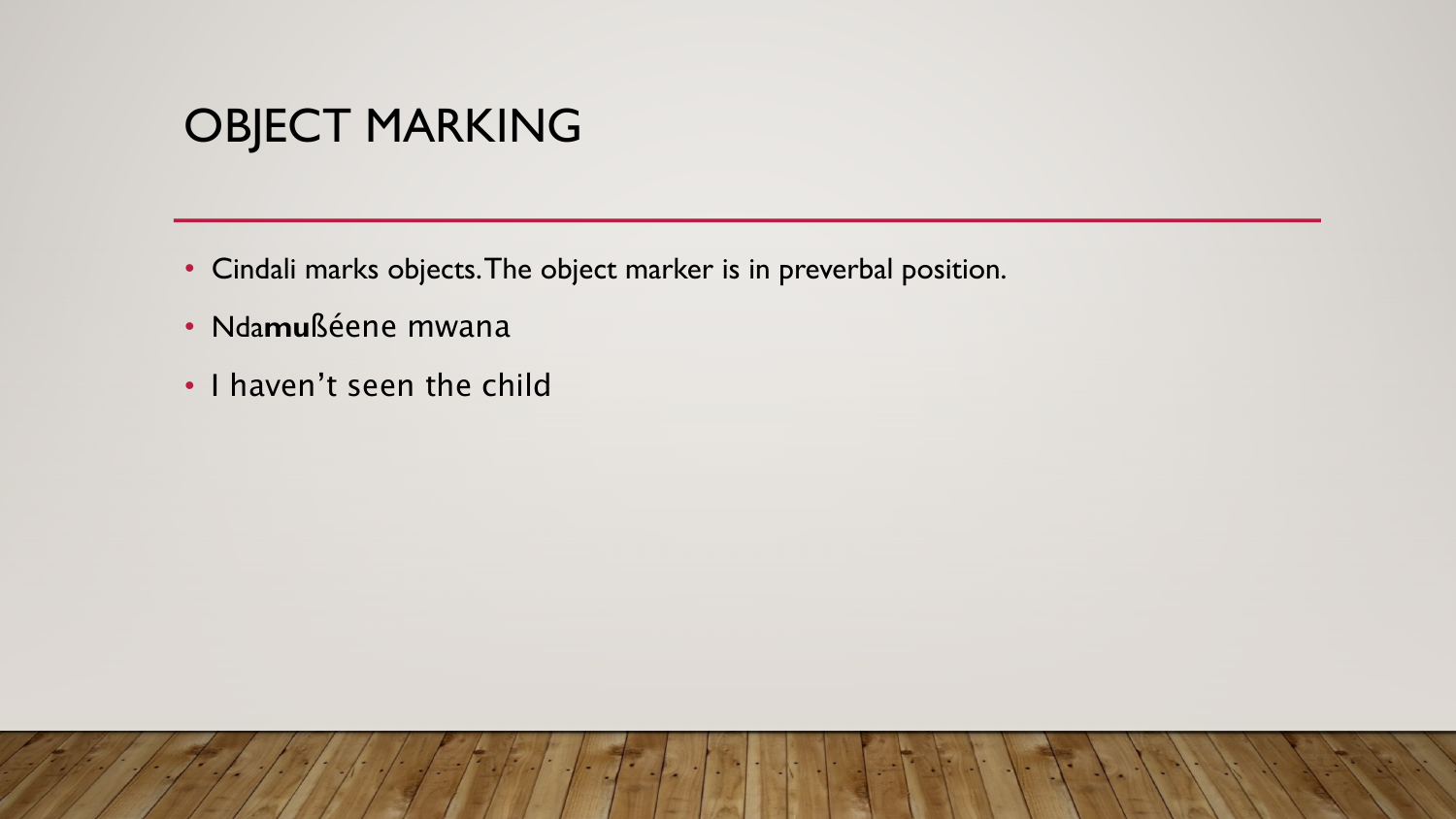#### SELECTED EXTENSIONS

| <b>Extension</b>                                | <b>Example</b>                                                                                            |
|-------------------------------------------------|-----------------------------------------------------------------------------------------------------------|
| Passive (iw, Botne notes -ibw-,-ikw-, -igw-,-w- | -loondiwa 'be needed', kuumbibwa 'be dug'                                                                 |
| Causative (if $ef, y$                           | ngumwiimbíla<br>N-ku-mu-imb-ifi-a<br>SMI sg-PROG-OMI-sing-CAUS-FV<br>'I am making him/her sing/dance'     |
| Applicative (il, el)                            | ngumupijila<br>N- ku-mu-pij-il-a<br>SMI <sub>s</sub> -PROG-3sOM-cook-APPL-FV<br>I am cooking for him/her" |
| Reciprocal (an)                                 | βakulóndana<br>βa-ku-lónd-an-a<br>3pSM-PROG-want-REC-FV<br>They want each other                           |